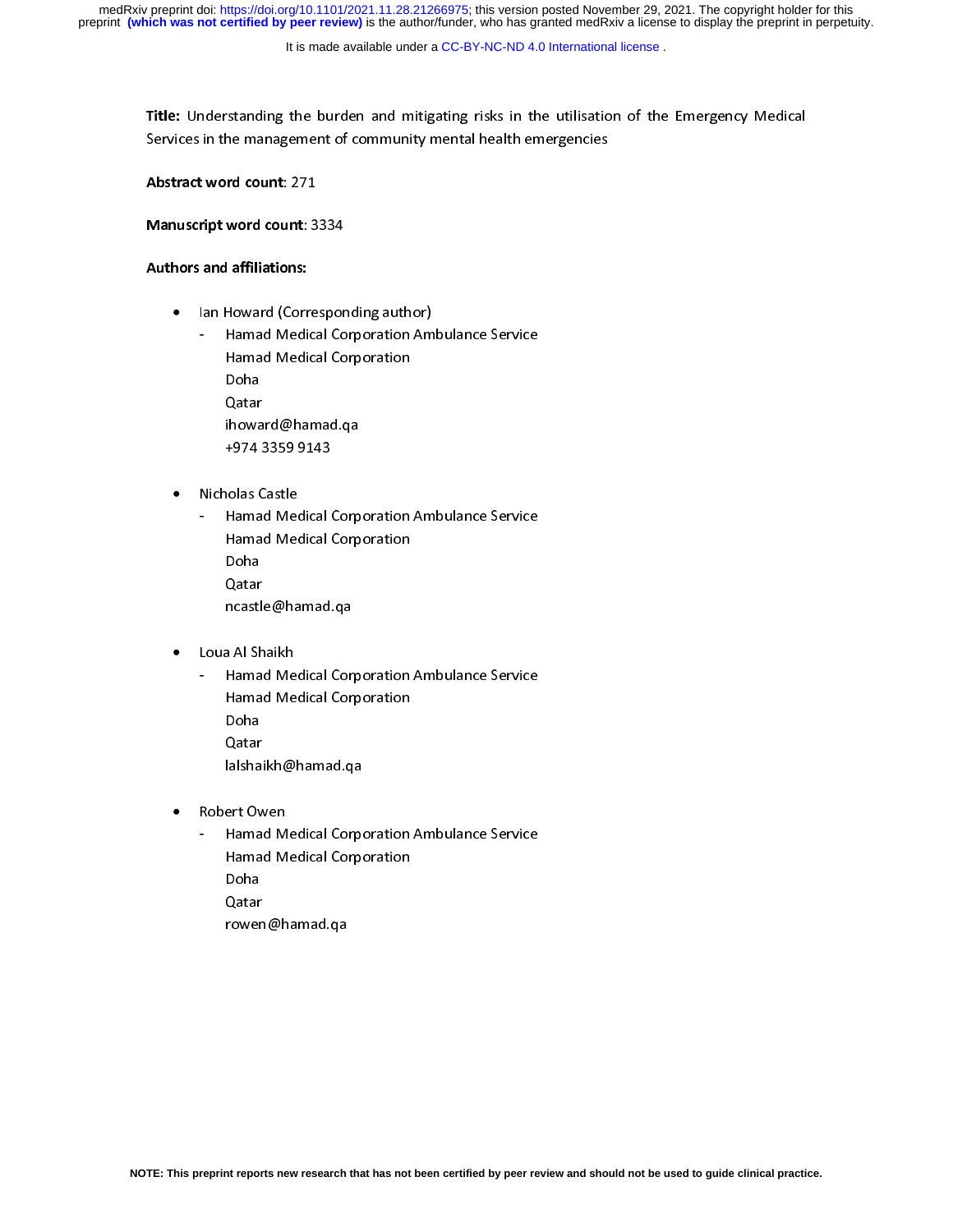It is made available under a CC-BY-NC-ND 4.0 International license.

# Understanding the burden and mitigating risks in the utilisation of the Emergency Medical Services in the management of community mental health emergencies

# $\overline{\phantom{a}}$ **ABSTRACT**

# Introduction

Mental health disorders are highly prevalent globally with access to appropriate care oftentimes<br>problematic. The Emergency Medical Services (EMS) have been suggested as a potential solution to improve access, however, it is unclear whether these services provide the most appropriate response with respect to the needs of patients experiencing a mental health emergency. response with respect to the needs of patients experiencing a mental health emergency.

# Methods

A multi-method study was conducted to assess the current burden and potential risks associated<br>with the transportation of patients experiencing a mental health emergency by EMS. Part 1 utilised a cross-sectional study of routinely collected clinical data for the period January 2018 to December 2019. Part 2 employed a systematic risk identification methodology focused on identifying the hazards associated with the transportation of this patient cohort, to identify key action plans towards mitigating their occurrence. towards mitigating their occurrence.

# |<br>| Results

Patients experiencing a mental health emergency were transported at an average rate of 11.96 per<br>1000 transports. Approximately 7% were administered prehospital sedation, with Ketamine administered as the most common sedative. Altogether, 50 potential hazards were identified involving the transportation of patients experiencing a mental health emergency. The Patient Assessment subprocess contained the most potential hazards/failure points  $(n=13)$ . Risks Assessment subprocess contained the most potential hazards/failure points  $(n=15)$ . Risks categorized as *occasional* (n=33) and *moderate* (n=16) made up the majority. categorized as occasional (n=33) and moderate (n=16) made up the majority.

# Conclusion

The burden of mental health emergencies on EMS is considerable, with the potential for several<br>significant risks. Despite this, there was unequal focus on the development of care pathways and clinical guidance for this patient cohort compared with the more "traditional" case types serviced by EMS. Consequently, we identified several strategic-level action plans to mitigate these hazards and EMS. Consequently, we identified several strategic-level action plans to imitigate these hazards and<br>improve the delivery of care for these patients in the community. improve the delivery of care for these patients in the community.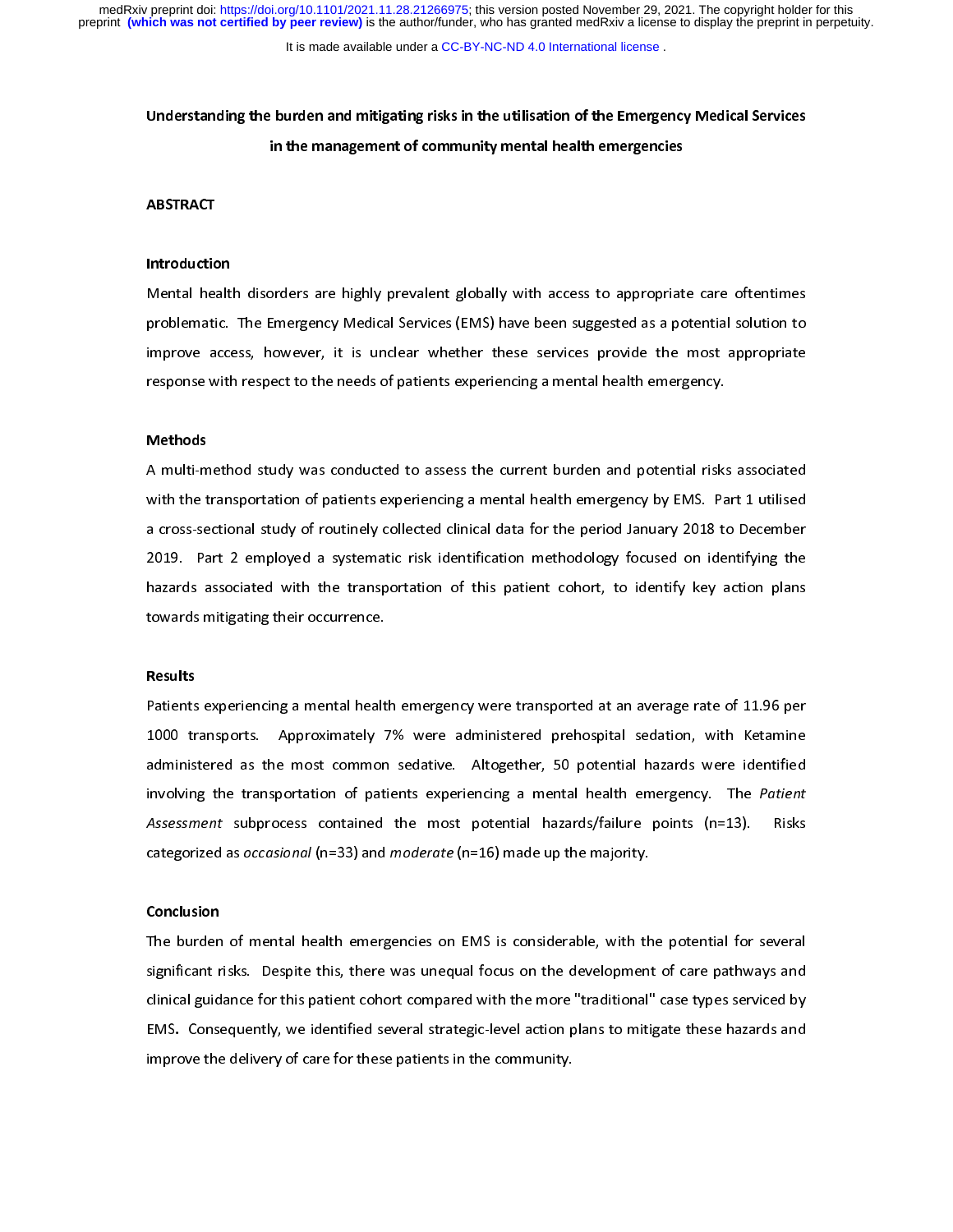It is made available under a [CC-BY-NC-ND 4.0 International license](http://creativecommons.org/licenses/by-nc-nd/4.0/) .

#### **INTRODUCTION**

 $\overline{1}$ Mental health disorders are highly prevalent globally, with approximately 18% of the population<br>meeting criteria for having experienced a common mental health disorder in the previous 12 months, and as many as 29% of the population expected to experience a mental health disorder in their lifetime (1). However, despite this prevalence, access to the appropriate care at the optimal time for individuals who experience mental health-related issues is often complex or otherwise problematic, especially given the significant gap between the demand for and availability of mental health services (2,3). Furthermore, these barriers to access of care are particularly prominent amongst black and ethnic minority communities (4), women (5) and other at-risk individuals such as troubled youth or the LBGTQ+ community (6,7).  $\frac{1}{\sqrt{2}}$ 

 $\overline{\phantom{a}}$ Given their role as a significant entry point into the broader health services, utilisation of the<br>emergency medical services has been suggested as a potential solution to partly improve access to specialised mental health services (8-11). There is, however, limited evidence to indicate that this increase in caseload is likely to be considerable, with the potential to significantly impact service delivery, quality of care, and patient safety (8-11). This is further confounded by concerns that mental health emergencies have not historically constituted what could be considered a "traditional" case type serviced by or exposed to EMS, such as myocardial infarction, stroke, or respiratory emergencies (10). Consequently, it is unclear whether EMS provides the most appropriate response with respect to the clinical needs and outcomes of patients experiencing a mental health emergency. mental health emergency.

 $\overline{1}$ The treatment and transportation of mental health emergencies in the community is fraught with<br>risks, particularly if carried out by ill-prepared personnel and services. In order to begin to address these risks, it is essential to understand the limitations of EMS in the management of mental health emergencies and identify priorities to mitigate these risks and improve service offering. Consequently, the aim of this study was to further understand the burden exerted by this patient group on emergency service provision and prospectively identify potential risks and hazards in the utilisation of EMS for the transportation of patients experiencing a mental health emergency in the utilisation of EMS for the transportation of patients experiencing a mental health emergency in the<br>community. community.

# $\overline{1}$ **METHODS**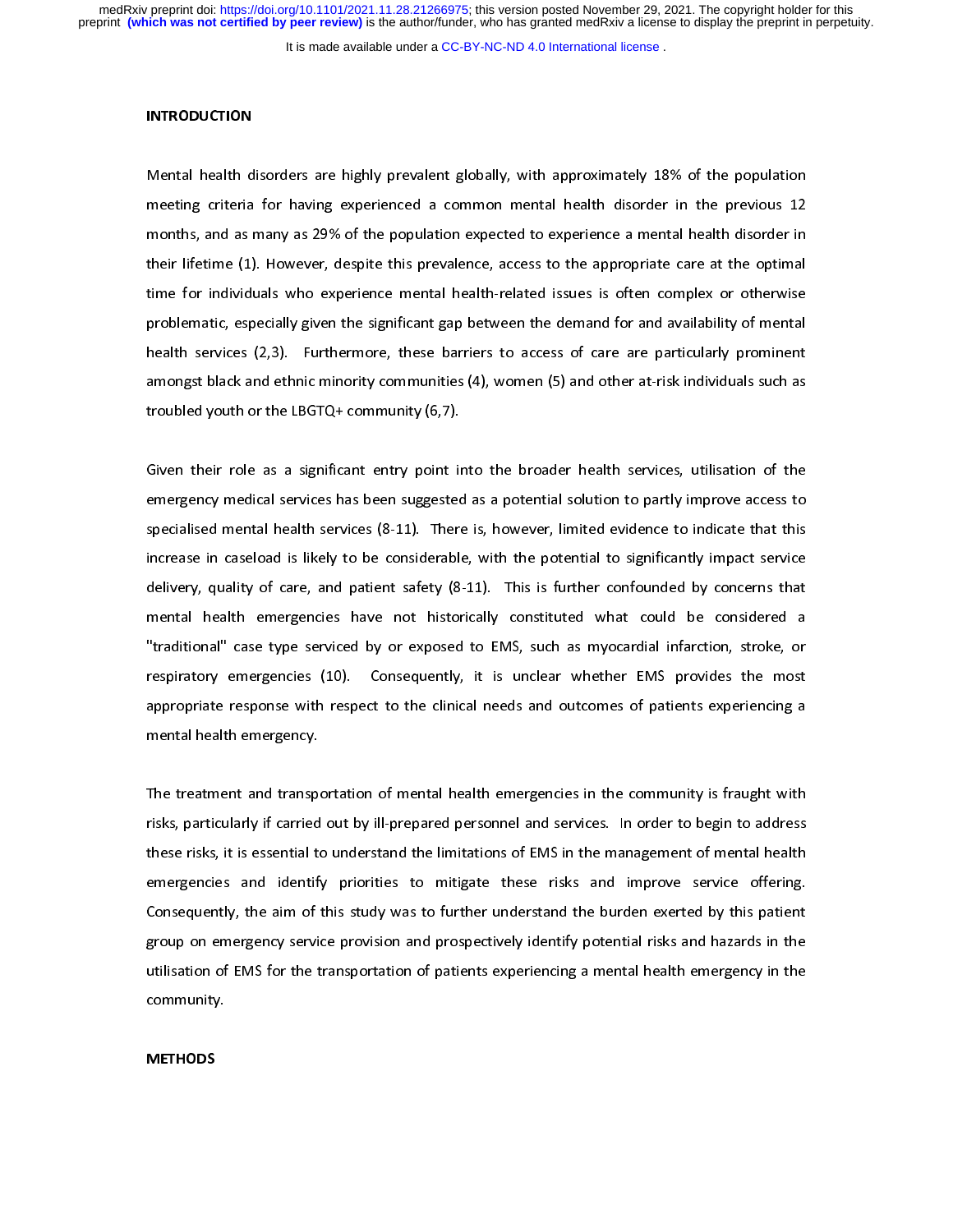It is made available under a CC-BY-NC-ND 4.0 International license.

In order to comprehensively address the research aim, a multi-method study was conducted, divided<br>into two parts. Part 1 focused on measuring the current burden of mental health emergencies transported by EMS through a cross-sectional study of service activity for this patient cohort. Part 2 focused on identifying the hazards and risks associated with the transportation of patients suffering a mental health emergency in order to identify key action plans towards mitigating their occurrence and effect and to ultimately improve the service offering for these patients in the community. and effect and to unitarity improve the service of the service patients in the community.

# Setting

The study was conducted in the Hamad Medical Corporation Ambulance Service (HMCAS), the<br>government-funded national ambulance service of Qatar, serving a population of approximately 2.7 million people, with a combined daily average call rate of approximately 800 - 900 emergency or primary community cases and 300 non-emergency or inter-facility transfers per day. The service follows a USA/UK/Australia EMS model of independently licenced emergency care practitioners for its frontline staff and operates a two-tiered system of Ambulance Paramedic (AP) staffed ambulances and Critical Care Paramedic (CCP) staffed fast-response vehicles. ambulances and  $C$   $\mathcal{L}$  statistical  $\mathcal{L}$  statistical fast-response vehicles.

 $\overline{1}$ As is common in the region, the varied mix of nationalities and cultures that make up the population<br>of Qatar is echoed in the broader healthcare workforce. This has added an extra layer of complexity in the day-to-day operations of delivering healthcare in the region, given the diverse backgrounds in education and experience over and above the ethnic, cultural and language differences amongst healthcare workers in Qatar. Within the ambulance service, CCPs are recruited from EMS organisations around the world with specific training and experience in prehospital emergency care. APs, however, are sourced from a variety of allied healthcare backgrounds and then receive additional in-service bridging training once in-country. Consequently, differences in training and experience with treating patients with mental health emergencies amongst EMS staff is significant. experience with treating patients with mental health emergencies amongst EMS staff is significant.

# Part 1: Cross-sectional study

Part 1 utilised routinely collected clinical data extracted from the HMCAS electronic health record<br>database for the period January 2018 to December 2019. Patients were identified by provisional diagnosis and primarily ascertained by the attending EMS clinician when either the patient or diagnosis and primarily ascertanced by the attending EMS clinician when either the patient or patient's family positively identified a previous history of a mental health disorder, and for whom no<br>other discernible medical or traumatic reason for the call for service could be identified. Patients <= other discernible medical or traumatic reason for the call for service could be identified. Patients <=<br>18 years old, patients who refused transport, and patients transferred between healthcare facilities were excluded from the analysis. were excluded from the analysis.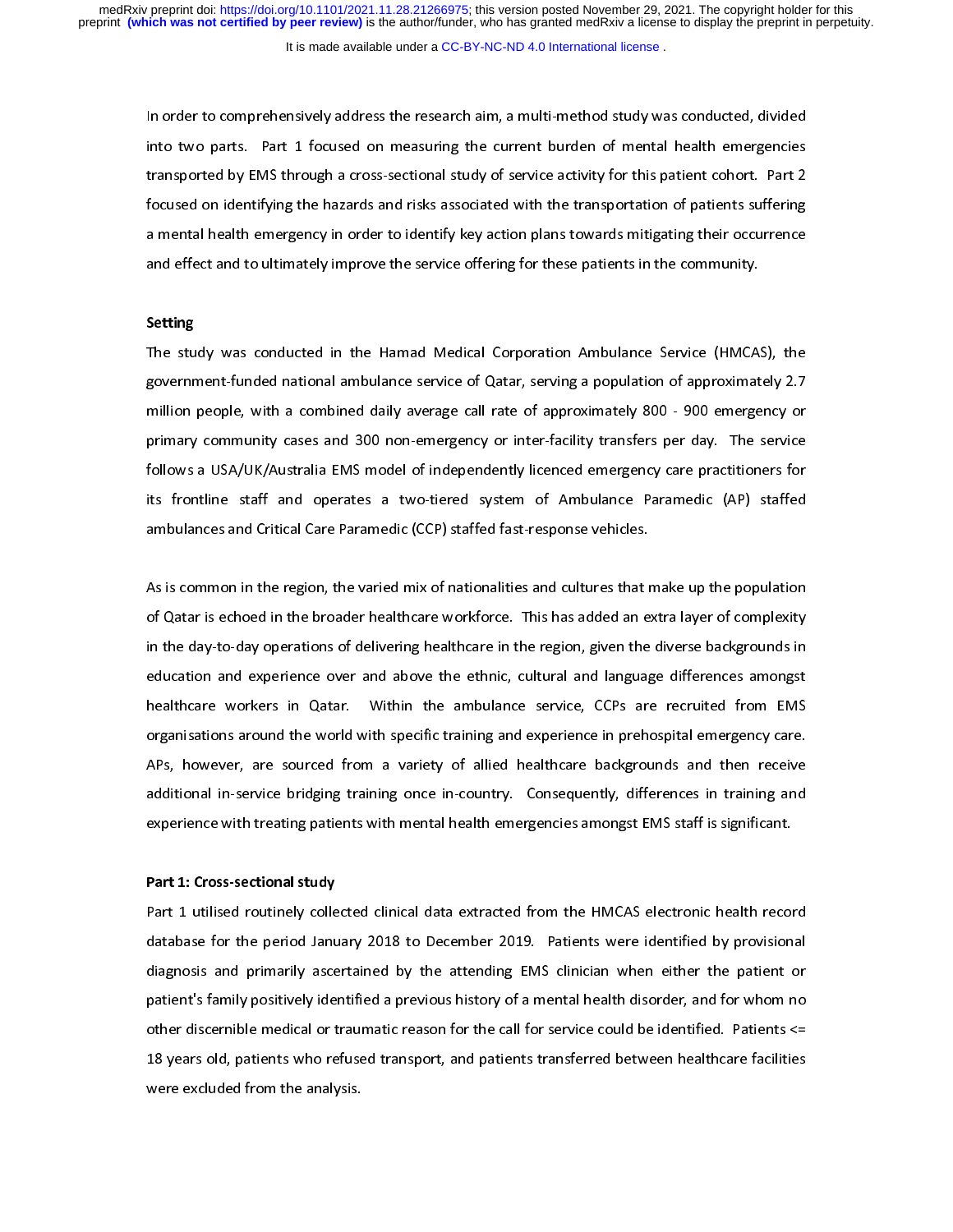It is made available under a [CC-BY-NC-ND 4.0 International license](http://creativecommons.org/licenses/by-nc-nd/4.0/) .

 $\overline{1}$ Data regarding caseload activity was captured and compared between mental health emergencies<br>and case types conventionally serviced by EMS, for which well-defined/established practice guidelines and care pathways already existed within HMCAS. For the purposes of this study, these included acute myocardial infarction (AMI), stroke and asthma. Furthermore, demographic data and key interventions in the treatment and transportation of mental health emergencies were captured to further understand the patient population and their service utilisation. Of particular interest was the subgroup of transported patients who required prehospital sedation, where data regarding drug type, number of doses, and mean dose per drug type was collected. Data for part 1 were analysed using univariate descriptive statistics and reported using frequencies and percentages or mean and standard deviation. A basic dashboard of key patient and service metrics was developed using data from the cross-sectional survey and presented. Data were collated and analysed using Microsoft Excel (Microsoft Office Professional 2008). Excel (Microsoft Office Professional 2008).

## Part 2: Healthcare Failure Mode and Effects Analysis

Part 2 utilised the Healthcare Failure Mode and Effects Analysis (HFMEA) framework, a qualitativebased, systematic technique for risk identification and failure analysis developed by the United States Department of Veteran Affairs National Centre for Patient Safety. The HMFEA is a prospective, multistage, multidisciplinary, modified version of the generic Failure Mode Effects Analysis technique, adapted for the healthcare setting. Throughout the early rounds of the HFMEA, additional input into identifying processes and potential failure points was provided by multiple alternative data sources, including clinical audit data and occurrence-variance-accident reporting alternative data sources, including clinical audit data and occurrence-variance-variance-variance-variance-<br>system data(11,12).  $s<sub>1</sub>$ .

 $\overline{1}$ A multidisciplinary team from within HMCAS was assembled, with the primary focus for inclusion to and activity, including operational staff (ground and aeromedical), senior operations managers, as well as representatives from executive management, training, clinical audit, and governance. Multiple rounds of both face-to-face meetings and online correspondence occurred throughout the HFMEA process in order to achieve the study aim. HFMEA process in order to achieve the study aim.

# Process and Subprocess Description

For Round 1, an initial process and subprocess map were drafted, through consensus agreement, for<br>what was determined to be a generic EMS call for a patient presenting with a potential mental what was determined to be a generic EMS call for a patient presenting with a potential mental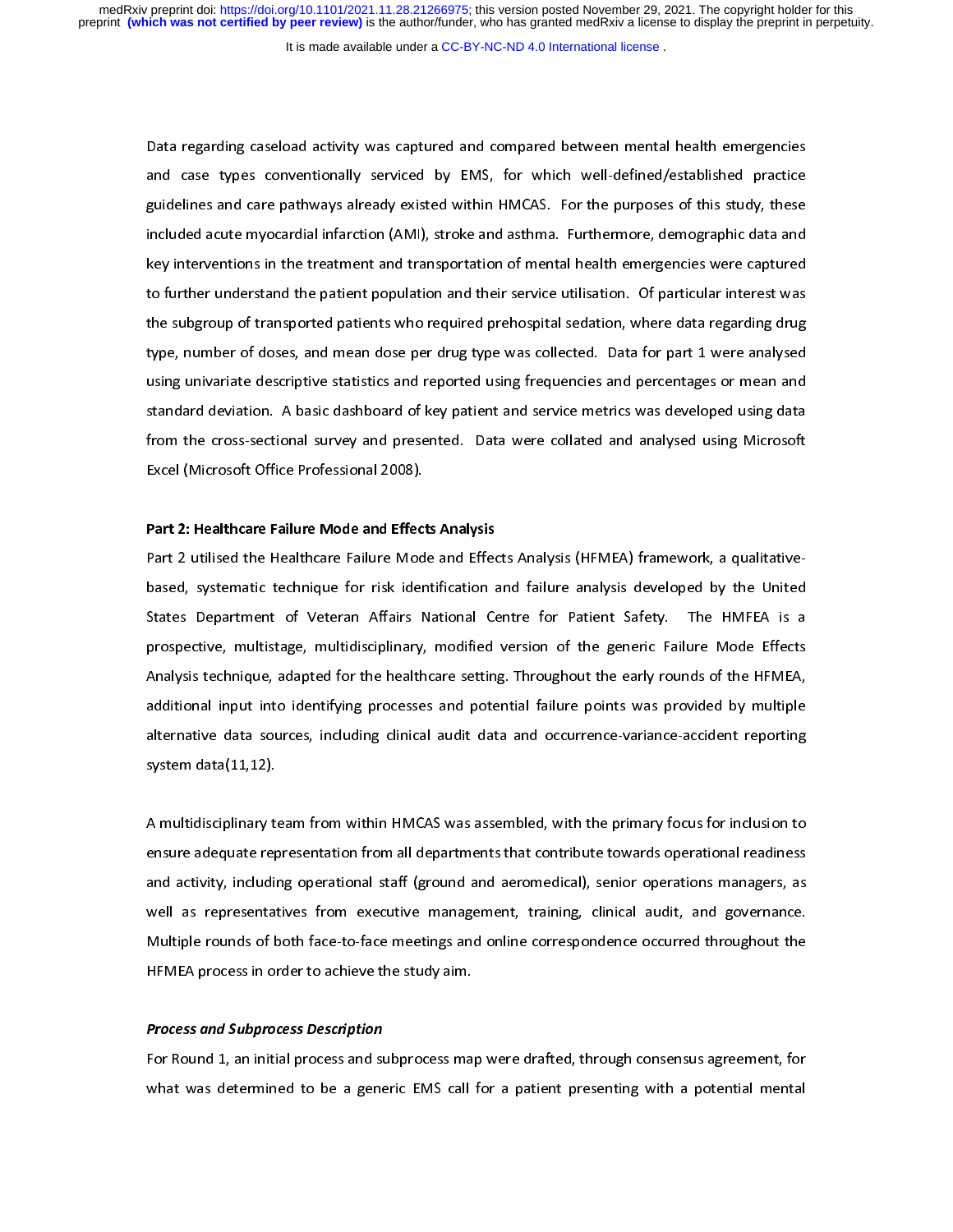It is made available under a [CC-BY-NC-ND 4.0 International license](http://creativecommons.org/licenses/by-nc-nd/4.0/) .

health emergency. A follow-up draft process map was re-circulated amongst the panel members<br>individually for further reflection and refinement. A final draft was then independently validated by individual for further reflection and reflection  $\int$  final dramate or  $\int$  final development or audit. an operational CCP not involved in the process map development or audit.

# Hazard Identification and Analysis

For round 2, potential hazards and/or points of failure were identified for each sub-process, again by<br>team consensus. For the purposes of this study, a hazard or failure point was defined as "ways or manners in which a sub-process may potentially fail to reach and/or provide its anticipated result or outcome" (12). The draft list was similarly supplemented by data from the audit highlighted above. The updated list was then circulated among team members for independent hazard analysis and subsequent consensus agreement. Consensus was determined when  $\geq$  70% of participants were in subsequent consensus agreement about assigned scores or categories throughout data collection. agreement about assigned scores or categories throughout data collection.

|<br>| For round 3, a hazard analysis was conducted on the hazards and failure points identified during<br>round 2. The HFMEA hazard analysis differs from the traditional FMEA approach in that severity and probability of failure points are assigned a category and not a numerical value (Table 1). Hazard scores were then calculated based on the assigned categories using a matrix to determine a final value (Table 2). An HFMEA decision tree was followed using the final hazard matrix scores to determine criticality, controllability, and detectability of each failure point (see Figure 1 for decision  $d$  determine criticality, and definitions). tree and definitions).

|              | Table 1: Severity and Probability definitions                                                   |
|--------------|-------------------------------------------------------------------------------------------------|
|              | <b>Severity Rating Scale Definitions (12)</b>                                                   |
|              | Death or major permanent loss of function (sensory, motor, physiologic, or intellectual),       |
| Catastrophic | suicide, rape, hemolytic transfusion reaction, surgery/procedure on the wrong patient or        |
|              | wrong body part, infant abduction, or infant discharged to the wrong family                     |
|              | Permanent lessening of bodily functioning (sensory, motor, physiologic, or intellectual),       |
| Major        | disfigurement, surgical intervention required, increased length of stay for 3 or more patients, |
|              | increased level of care for 3 or more patients                                                  |
| Moderate     | Increased length of stay or increased level of care for 1 or 2 patients                         |
| Minor        | No injury nor increased length of stay nor increased level of care                              |
|              | <b>Probability Rating Scale Definitions (12)</b>                                                |
| Frequent     | Likely to occur immediately or within a short period (May happen several times in 1 year)       |
| Occasional   | Probably will occur (May happen several times in 1 to 2 years)                                  |
| Uncommon     | Possible to occur (May happen sometime in 2 to 5 years)                                         |
| Remote       | Unlikely to occur (May happen sometime in 5 to 30 years)                                        |

| Table 2: HMFEA Hazard Scoring Matrix (12) |
|-------------------------------------------|
| Severity                                  |
|                                           |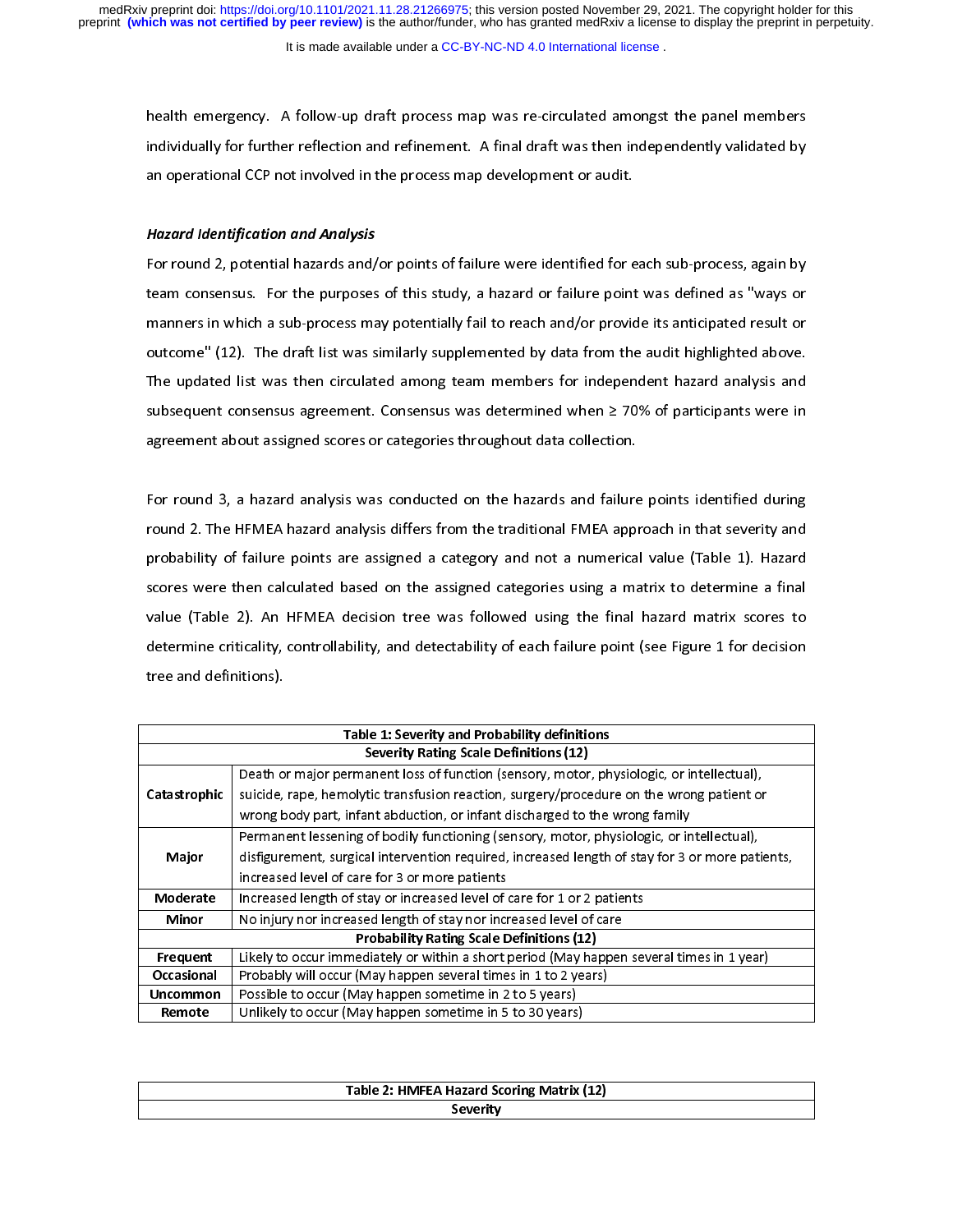It is made available under a [CC-BY-NC-ND 4.0 International license](http://creativecommons.org/licenses/by-nc-nd/4.0/) .

|        |            | Catastrophic | Major | Moderate | Minor |
|--------|------------|--------------|-------|----------|-------|
| ∸<br>≂ | Frequent   | Ίp           |       |          |       |
| っ<br>π | Occasional |              |       |          |       |
|        | Uncommon   |              |       |          |       |
|        | Remote     |              |       |          |       |
| α      |            |              |       |          |       |

## Action Plan Recommendations

A fourth and final consensus round was then conducted to determine whether or not further action<br>was required to mitigate the hazards and failure points identified as priorities, and to identify potential action plans to achieve this. Failure points that scored  $\geq 8$  following the hazard analysis were automatically included for further discussion for action. were automatically included for further discussion for action.

## Institutional Review Board

Ethical approval to conduct the study was granted by the Medical Research Centre of the Hamad<br>Medical Corporation, Qatar (Ref. no.: MRC-01-20-662). Medical Corporation, Qatar (Ref. no.: MRC-01-20-662).

# RESULTS

# Part 1: Cross-sectional study

During the study period, a total of 5484 patients experiencing a mental health emergency were<br>transported, at an average rate of 11.96 per 1000 total patient transports, over twice the rate of either stroke (5.56 per 1000 patient transports) or AMI (5.25 per 1000 patient transports), and second only to asthma cases (14.17 per 1000 patient transports) (Figure 2). Of further interest to note, patients treated and transported for mental health emergencies were generally younger and with a higher proportion of female patients than the standardised population in Qatar (supplementary material 1). Approximately 7% ( $n = 396$ ) of all patients transported with a mental health emergency had a repeat transport during the study period, with 5% (n = 18) of this group requesting EMS assistance greater than five times over the study period. The highest number of transports of a single patient for a mental health emergency over the 24-month study period was 25. transports of a single patient for a mental health emergency over the 24-month study period was 25.

 $\overline{1}$ Approximately 7% (n = 402) of all mental health emergencies serviced during the study period were<br>administered prehospital sedation prior to arrival at hospital, with a year-on-year increase from 55.82 per 1000 mental health transports in 2018, to 64.39 per 1000 mental health transports in 2019. Male patients were sedated almost twice as often as female patients, with Ketamine being the most commonly administered sedative, given in just over half of cases (56%). Of the cases in which sedation was administered, approximately 17% ( $n = 54$ ) received two different sedative drug which sedation was administered, approximately  $\mathcal{L}(\mathbf{r}) = \mathbf{r}_j$  received two different sedative drugs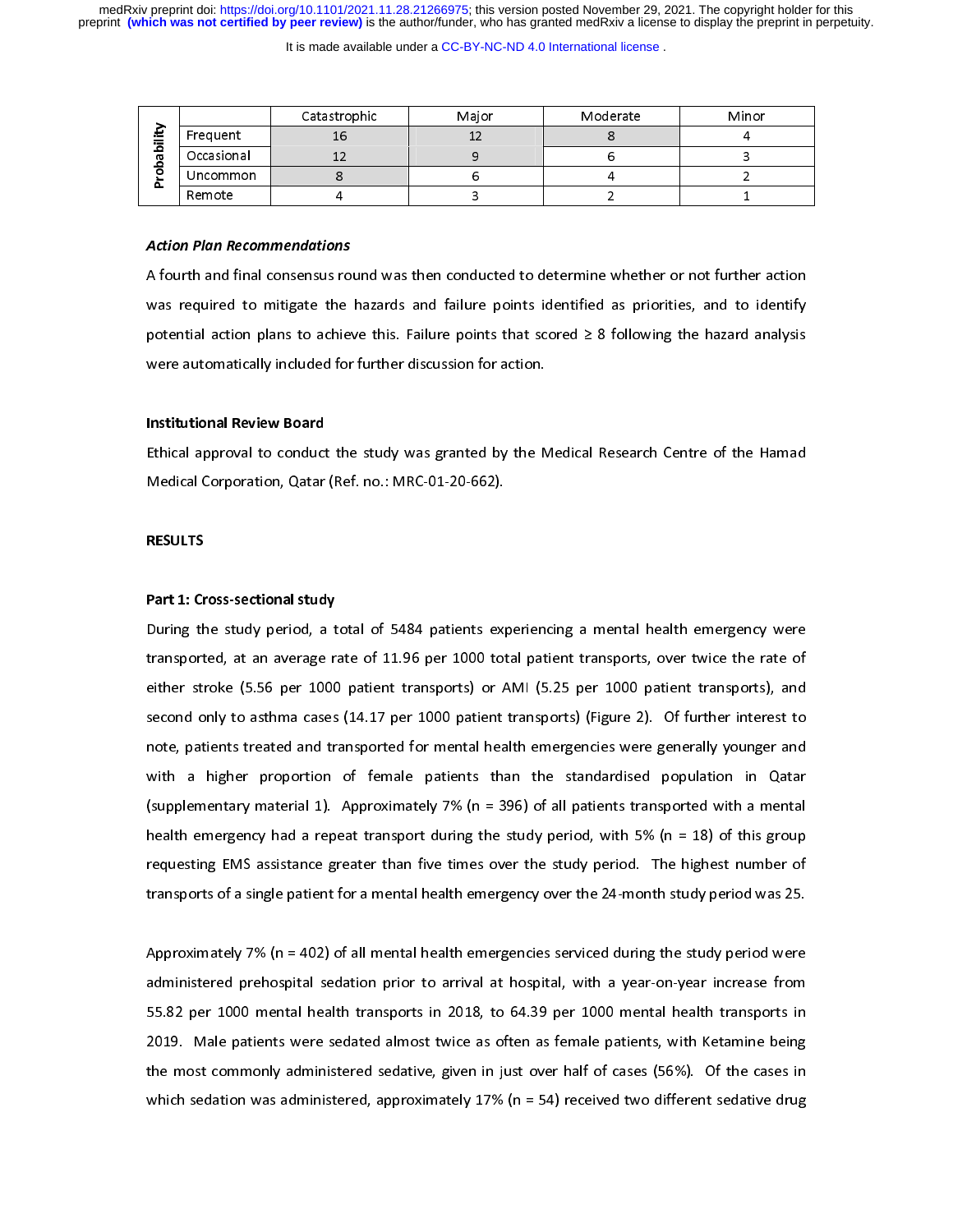It is made available under a CC-BY-NC-ND 4.0 International license.

types, and approximately 39% (n = 157) of patients required multiple sedative doses. The mean<br>drug dose administered per patient encounter was 7mg for Midazolam, 127 mg for Ketamine, and drug dose administered per patient encounter was 7 mg for Midazolam, 127 mg for Midazolam, 127 mg for Ketamine, and 127 mg for Ketamine, and 127 mg for Ketamine, and 127 mg for Ketamine, and 127 mg for Ketamine, and 127 mg 57 mcg for Fentanyl.

# Part 2: Healthcare Failure Mode and Effects Analysis

A process map for what was determined to be a generic EMS call for a patient presenting with a<br>mental health emergency was drafted, consisting of six major processes, including the following mental health emergency was drafted, consisting of six major processes, including the following the following the following the following the following the following the following the following the following the following

- $\bullet$  Ca
	- Patient assessment •
	- Patient management •
	- Patient disposition •
	- Patient safety and quality of care •
	- General preparedness  $\bullet$

Among these, 16 separate sub-processes were identified where altogether, 50 potential hazards/ failure points were described amongst the separate sub-processes (Table 3). The Patient Assessment subprocess contained the most potential hazards/failure points (n=13, 26%) followed by Call Taking subprocess contained the most potential hazards/failure points (n=15, 26%) followed by Call Taking<br>& Dispatch, Patient Management and Patient Disposition, with 10 hazards each (20%). & Dispatch, Patient Management and Patient Disposition, with 10 hazards each (20%).

# Hazard Analysis

For the probability categorization, the failure points categorized as occasional (n = 33, 66%) made up<br>the majority, followed by uncommon (n = 10, 20%) (Table 3). In terms of severity, failure points categorized as moderate (n = 32, 64%) contributed the largest group, followed by major (n = 16, 32%). Based on the results of the hazard scoring, 11 failure points (22%) scored 8 or higher, thus warranting further discussion for action. An additional 32 failure points (64%) were, through consensus, deemed significant enough to warrant further discussion or which could otherwise be addressed with the outlined action plans for implementation, despite a hazard score lower than 8 (Table 3). No failure points scoring higher than 8 were found to be adequately controlled for and excluded from further action. The remaining 7  $(14%)$  potential failure points described were accepted given either their low likelihood of occurring or deemed to be outside of the influence of accepted given either their low likelihood of occurring or deemed to be outside of the influence of the influence of service operations.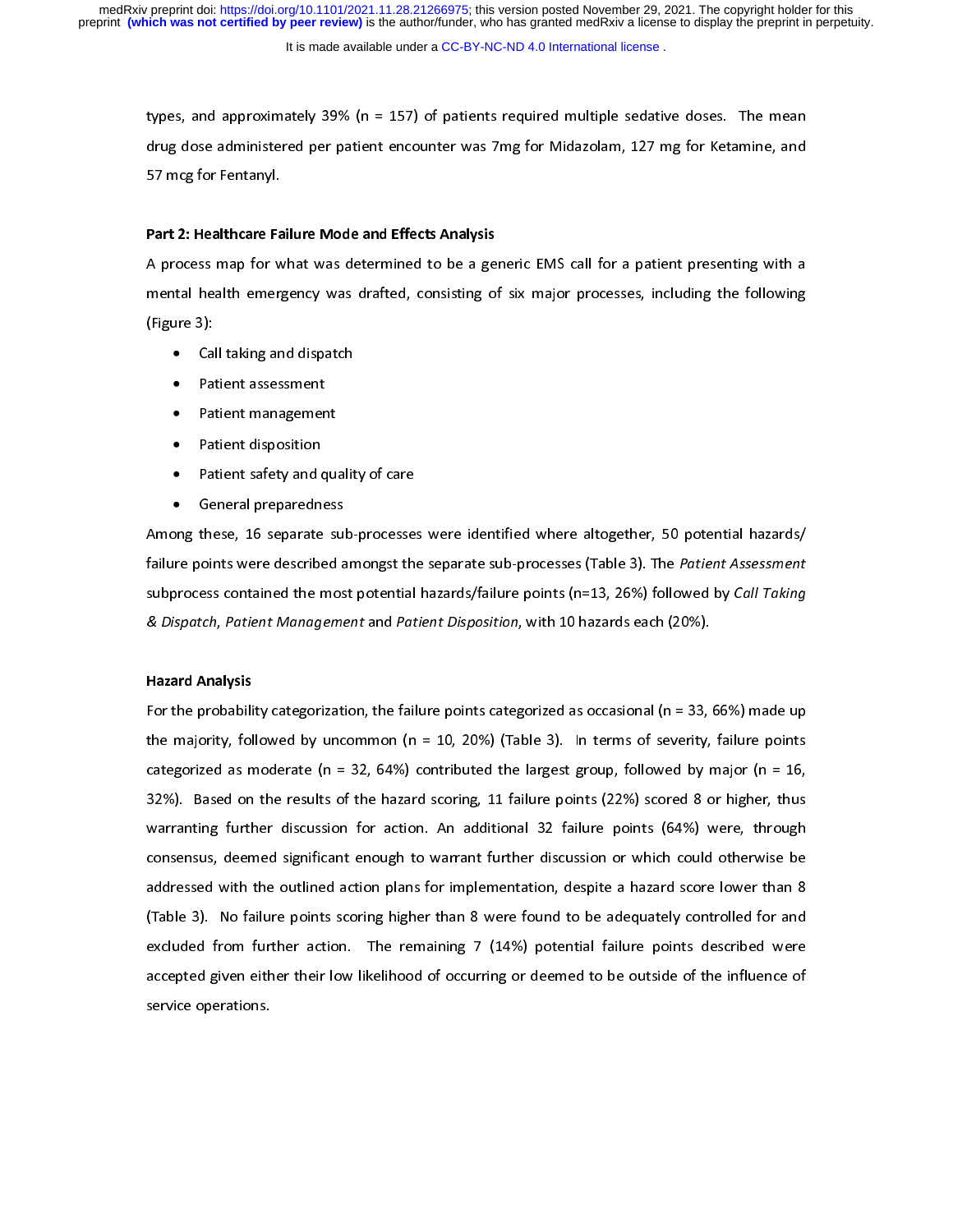|                           |                |                                                                                                                             |     |                                                                                                                                  |                 | Table 4: Hazard identification and action |                 |                                               |                                                          |                           |              |                                                                                                                     |
|---------------------------|----------------|-----------------------------------------------------------------------------------------------------------------------------|-----|----------------------------------------------------------------------------------------------------------------------------------|-----------------|-------------------------------------------|-----------------|-----------------------------------------------|----------------------------------------------------------|---------------------------|--------------|---------------------------------------------------------------------------------------------------------------------|
| Process                   |                | Sub-process                                                                                                                 |     | Failure mode and potential causes                                                                                                | <b>Severity</b> | Probability                               | Hazard<br>Score | Single<br>point<br>weakness?<br>(Criticality) | <b>Existing control</b><br>measure?<br>(Controllability) | Detecta bility            | Procee d     | <b>Action Type</b>                                                                                                  |
|                           |                |                                                                                                                             | 1A1 | Call takers are not trained to identify<br>patients with a mental health<br>emergency/training for call takers<br>does not exist | Major           | Occasional                                | 9               | ✓                                             | $\boldsymbol{\mathsf{x}}$                                | ×                         | $\checkmark$ | AP1: Introduction of P25                                                                                            |
|                           |                | The call taker identifies                                                                                                   | 1A1 | The call taker fails to identify a<br>patient requesting assistance with a<br>mental health emergency                            | Moderate        | Occasional                                | 6               | ✓                                             | $\boldsymbol{\mathsf{x}}$                                | $\boldsymbol{\mathsf{x}}$ | $\checkmark$ | AP1: Introduction of P26                                                                                            |
|                           | 1A             | a patient requesting<br>assistance with a<br>mental health<br>emergency                                                     | 1A2 | The caller does not provide all the<br>relevant information required by the<br>call taker                                        | Moderate        | Frequent                                  | 8               | ✓                                             | $\boldsymbol{\mathsf{x}}$                                | $\boldsymbol{\mathsf{x}}$ | $\checkmark$ | AP1: Introduction of P27                                                                                            |
|                           |                |                                                                                                                             | 1A3 | Call takers are not trained to identify<br>patients with a mental health<br>emergency                                            | Major           | Occasional                                | 9               | ✓                                             | $\mathbf x$                                              | ×                         | $\checkmark$ | AP1: Introduction of P28                                                                                            |
|                           |                |                                                                                                                             | 1A4 | Training on the identification of<br>mental health emergencies by call<br>takers does not exist                                  | Moderate        | Occasional                                | 6               | ✓                                             | $\boldsymbol{\mathsf{x}}$                                | ×                         | $\checkmark$ | AP1: Introduction of P29                                                                                            |
| Call taking &<br>Dispatch | 1B             | The computer-aided<br>dispatch system<br>identifies a patient<br>requesting assistance<br>with a mental health<br>emergency | 1B1 | The computer-aided dispatch system<br>does not allow for the identification<br>of mental health emergencies                      | Moderate        | Occasional                                | 6               | ✓                                             | ×                                                        | ×                         | $\checkmark$ | AP1: Introduction of P25<br>AP2: MIR units with<br>female staff<br>AP3: Development of<br>crisis intervention team  |
|                           | 1 <sup>C</sup> | The mental health<br>emergency<br>predet ermined<br>response process/plan<br>is activated                                   | 1C1 | A mental health emergency<br>predet ermined response<br>process/plan does not exist                                              | Moderate        | Occasional                                | 6               | ✓                                             | $\boldsymbol{\mathsf{x}}$                                | $\boldsymbol{\mathsf{x}}$ | $\checkmark$ | AP1: Introduction of P25<br>AP2: MIR units with<br>femal e staff<br>AP3: Development of<br>crisis intervention team |
|                           |                | EMS staff are                                                                                                               | 1D1 | Inappropriate EMS staff are<br>dispatched to a mental health<br>emergency                                                        | Moderate        | Occasional                                | 6               | ✓                                             | ×                                                        | ×                         | $\checkmark$ | AP1: Introduction of P25<br>AP2: MIR units with<br>female staff<br>AP3: Development of<br>crisis intervention team  |
|                           | 1D             | dispatched to the<br>patient                                                                                                | 1D2 | Appropriate EMS staff are not<br>available for dispatch to a mental<br>health emergency                                          | Moderate        | Occasional                                | 6               | ✓                                             | $\boldsymbol{x}$                                         | $\mathbf x$               | $\checkmark$ | AP1: Introduction of P25<br>AP2: MIR units with<br>female staff<br>AP3: Development of<br>crisis intervention team  |

medRxiv preprint doi: https://doi.org/10.1101/2021.11.28.21266975; this version posted November 29, 2021. The copyright holder for this<br>preprint (which was not certified by peer review) is the author/funder, who has grante is the presult of the authory funder medical state to display is the author/funder, she seeked and prepriated by peer redsignation in perception the preprint in perceptive defined by peer redsignation of  $\alpha$  and  $\alpha$  is t The copyright holder for this included not this version posted November 29, 2021. The copyright holder for this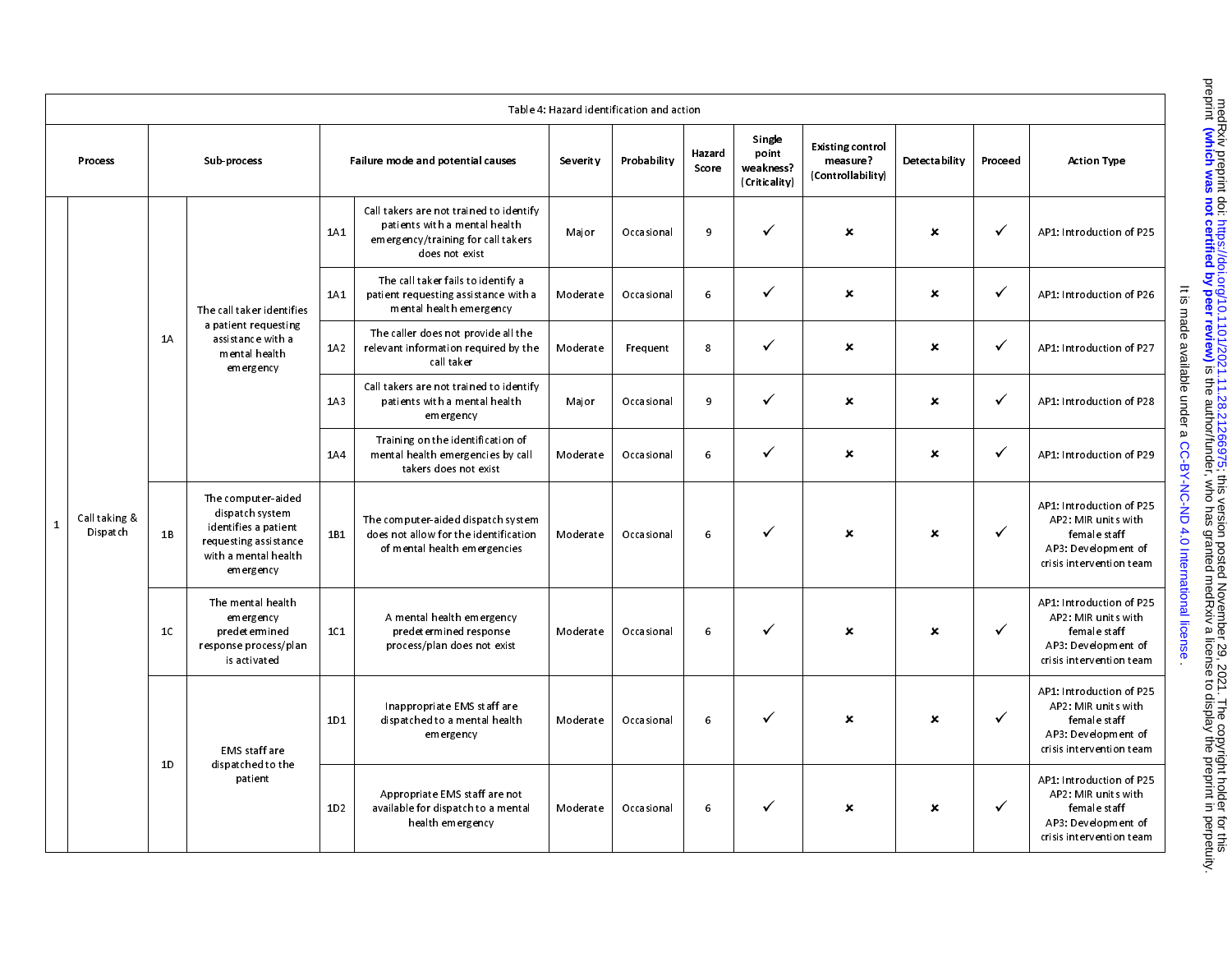|                | 1E         | Call taker provides<br>appropriate telephone<br>assistance to caller or<br>patient | 1E1 | Call takers not appropriately trained<br>to provide telephonic advice to a<br>mental health patient                                                   | Major    | Occasional | 9                       | $\checkmark$   | $\boldsymbol{\mathsf{x}}$ | $\mathbf{x}$              | $\checkmark$              | AP1: Introduction of P25<br>AP2: MIR units with<br>female staff<br>AP3: Development of<br>crisis intervention team |
|----------------|------------|------------------------------------------------------------------------------------|-----|-------------------------------------------------------------------------------------------------------------------------------------------------------|----------|------------|-------------------------|----------------|---------------------------|---------------------------|---------------------------|--------------------------------------------------------------------------------------------------------------------|
|                |            |                                                                                    | 2A1 | A CPG outlining the assessment of<br>mental health patients does not exist                                                                            | Moderate | Uncommon   | $\overline{4}$          | $\pmb{\times}$ | $\checkmark$              | $\checkmark$              | $\checkmark$              | AP4: MH CPG                                                                                                        |
|                |            |                                                                                    | 2A2 | A language barrier prevents<br>communication between EMS staff<br>and patient                                                                         | Major    | Frequent   | 12                      | $\checkmark$   | ×                         | ×                         | $\checkmark$              | Accept                                                                                                             |
|                |            |                                                                                    | 2A3 | EMS staff do not have<br>adequate/appropriate training to<br>communicate with patients with a<br>mental health emergency                              | Moderate | Occasional | 6                       | ✓              | ×                         | ×                         | $\checkmark$              | AP4: MH CPG<br>AP5: MH training                                                                                    |
|                | 2A         | EMS staff arrive on<br>scene and initiate<br>communication with<br>patient         | 2A4 | EMS staff do not have<br>adequate/appropriate training to<br>communicate with the family of<br>patients with a mental health<br>emergency             | Moderate | Frequent   | 8                       | $\checkmark$   | ×                         | $\mathbf{x}$              | $\checkmark$              | It is made available under a CC-BY-NC-ND 4.0 International license<br>AP4: MH CPG<br>AP5: MH training              |
|                |            |                                                                                    | 2A5 | Training on communication with<br>mental health patients/family is not<br>available                                                                   | Moderate | Occasional | 6                       | $\checkmark$   | $\boldsymbol{\mathsf{x}}$ | $\boldsymbol{\mathsf{x}}$ | $\checkmark$              | AP4 MH CPG<br>AP5: MH training                                                                                     |
| $\overline{2}$ | Assessment |                                                                                    | 2A6 | EMS staff do not feel comfortable<br>communicating with patients<br>presenting with mental health<br>emergencies                                      | Minor    | Occasional | $\overline{\mathbf{3}}$ | ×              | ×                         | ×                         | $\checkmark$              | AP4: MH CPG<br>AP5: MH training                                                                                    |
|                |            |                                                                                    | 2A7 | EMS staff are uncomfortable with<br>assessing patients of the opposite<br>gender e.g.: male assessing female                                          | Minor    | Occasional | $\overline{\mathbf{3}}$ | $\pmb{\times}$ | $\checkmark$              | $\checkmark$              | $\checkmark$              | AP4: MH CPG<br>AP5: MH training                                                                                    |
|                |            |                                                                                    | 2B1 | An appropriate (validated) EMS<br>mental health assessment tool is not<br>available                                                                   | Moderate | Occasional | 6                       | $\checkmark$   | $\boldsymbol{\mathsf{x}}$ | $\boldsymbol{\mathsf{x}}$ | $\checkmark$              | AP4: MH CPG<br>AP5: MH training                                                                                    |
|                |            |                                                                                    | 2B2 | EMS staff do not have<br>adequate/appropriate training to<br>assess/evaluate patients presenting<br>with a mental health emergency                    | Moderate | Occasional | $6\phantom{.}6$         | $\checkmark$   | ×                         | $\pmb{\times}$            | $\checkmark$              | AP4: MH CPG<br>AP5: MH training                                                                                    |
|                | 2B         | <b>EMS</b> staff conduct<br>patient assessment                                     | 2B3 | EMS staff do not have<br>adequate/appropriate training to<br>identify/recognise patients with<br>different mental health disorders &<br>presentations | Major    | Frequent   | 12                      | $\checkmark$   | $\boldsymbol{\mathsf{x}}$ | $\mathbf x$               | $\checkmark$              | AP4: MH CPG<br>AP5: MH training                                                                                    |
|                |            |                                                                                    | 2B4 | EMS staff are not given the<br>adequate/appropriate amount of<br>time to assess patients presenting<br>with mental health emergencies                 | Moderate | Occasional | 6                       | ×              | ✓                         | $\checkmark$              | $\boldsymbol{\mathsf{x}}$ | Accept                                                                                                             |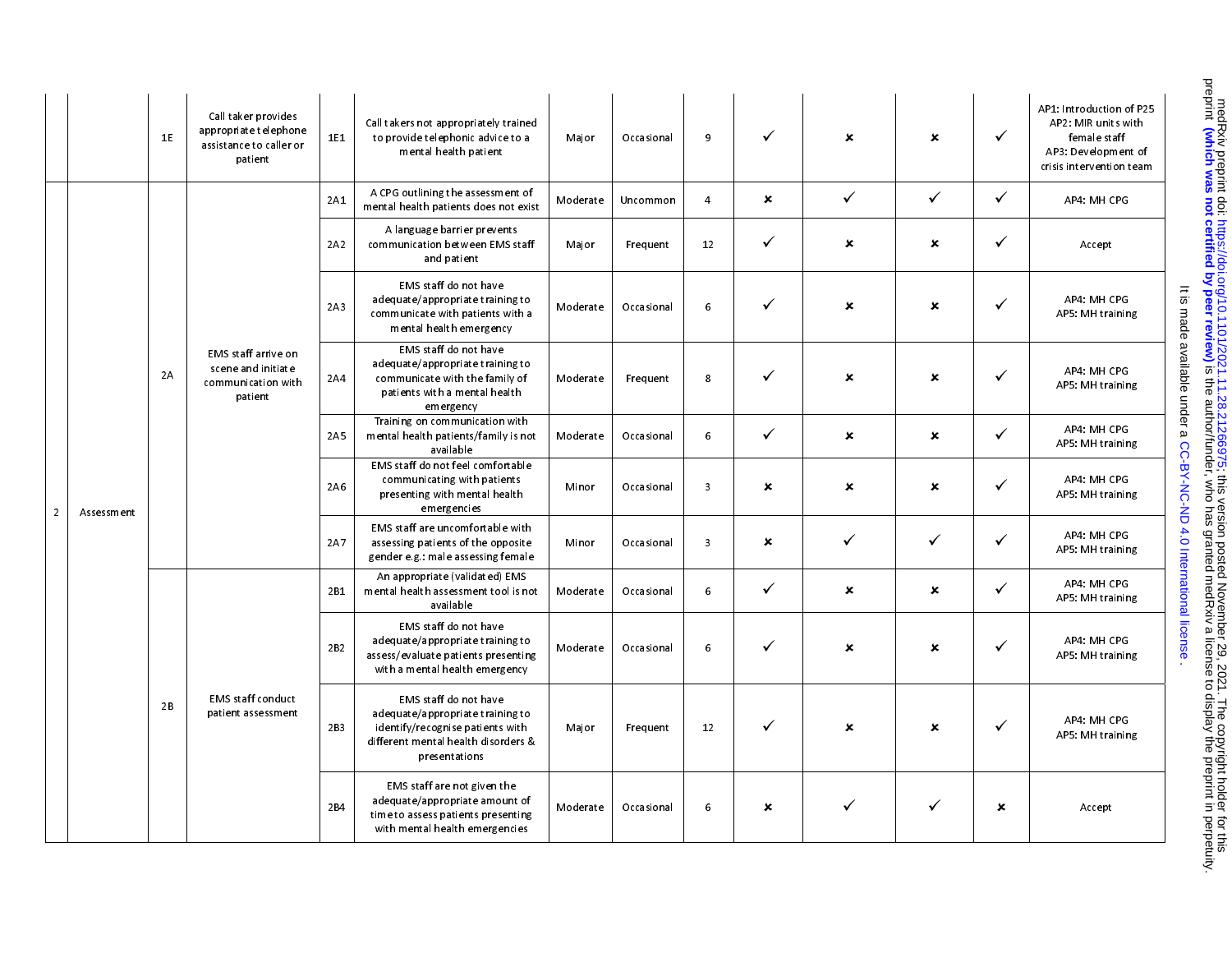|                         |                       | 2C | Additional resources                                                 | 2C1             | Additional/appropriate EMS<br>resources not available e.g.: CCP;<br>female staff                                                           | Moderate | Occasional | 6              | $\boldsymbol{\mathsf{x}}$ | $\checkmark$              | ✓                         | $\checkmark$              | AP2: MIR units with<br>female staff                                                                        |
|-------------------------|-----------------------|----|----------------------------------------------------------------------|-----------------|--------------------------------------------------------------------------------------------------------------------------------------------|----------|------------|----------------|---------------------------|---------------------------|---------------------------|---------------------------|------------------------------------------------------------------------------------------------------------|
|                         |                       |    | required/requested                                                   | 2C <sub>2</sub> | Additional non-EMS resources not<br>available eg : Police                                                                                  | Moderate | Occasional | 6              | $\checkmark$              | $\boldsymbol{\mathsf{x}}$ | $\boldsymbol{\mathsf{x}}$ | $\checkmark$              | AP3: Development of<br>crisis intervention team                                                            |
|                         |                       |    |                                                                      | 3A1             | A CPG outlining the non-<br>pharmacological management of<br>mental health patients does not exist                                         | Moderate | Occasional | 6              | $\checkmark$              | $\checkmark$              | ✓                         | $\checkmark$              | AP4: MH CPG                                                                                                |
|                         |                       | 3A | EMS initiate non-<br>pharmacological<br>management of the<br>patient | 3A2             | EMS staff do not have<br>adequate/appropriate de-escalation<br>training to manage patients with a<br>ment al health emergency              | Moderate | Occasional | 6              | ✓                         | ×                         | $\boldsymbol{\mathsf{x}}$ | $\checkmark$              | AP5: MH training                                                                                           |
|                         |                       |    |                                                                      | 3A3             | De escalation training for mental<br>health patients is not available/does<br>not exist                                                    | Moderate | Occasional | 6              | $\checkmark$              | ×                         | $\boldsymbol{\mathsf{x}}$ | $\checkmark$              | AP5: MH training                                                                                           |
|                         |                       |    |                                                                      | 3A4             | Appropriate non-pharmacological<br>equipment is not available                                                                              | Moderate | Remote     | $\overline{2}$ | $\boldsymbol{\mathsf{x}}$ | $\boldsymbol{\mathsf{x}}$ | $\boldsymbol{\mathsf{x}}$ | $\boldsymbol{\mathsf{x}}$ | Accept                                                                                                     |
|                         |                       |    |                                                                      | 3B1             | Appropriate EMS staff to administer<br>pharmacological management have<br>not been dispatched/are not<br>available                         | Moderate | Uncommon   | $\overline{4}$ | $\checkmark$              | $\checkmark$              | ✓                         | $\pmb{\times}$            | It is made available under a<br>Accept                                                                     |
| $\overline{\mathbf{3}}$ | Patient<br>Management |    |                                                                      | 3B <sub>2</sub> | EMS staff have not received<br>appropriate training on the<br>pharmacological management of<br>patients with mental health<br>em ergencies | Moderate | Occasional | 6              | $\checkmark$              | ✓                         | ✓                         | $\checkmark$              | AP4: MH CPG<br>AP5: MH training                                                                            |
|                         |                       | 3B | <b>EMS</b> initiate<br>pharmacological<br>management of the          | 3B3             | Training on the pharmacological<br>management of patients with mental<br>health emergencies is not<br>available/does not exist             | Moderate | Occasional | 6              | $\checkmark$              | $\checkmark$              | $\checkmark$              | $\checkmark$              | CC-BY-NC-ND 4.0 International license<br>AP4 MH CPG<br>AP5: MH training                                    |
|                         |                       |    | patient                                                              | 3B4             | Adequate/appropriate medications<br>to manage patients with a mental<br>health emergencies are not available                               | Moderate | Uncommon   | $\overline{4}$ | ✓                         | $\checkmark$              | ✓                         | $\checkmark$              | AP4: MH CPG<br>AP5: MH training                                                                            |
|                         |                       |    |                                                                      | 3B <sub>5</sub> | Appropriate equipment to monitor<br>mental health patients who receive<br>sedative medication is not available                             | Major    | Uncommon   | 6              | $\checkmark$              | ✓                         | ✓                         | $\boldsymbol{\mathsf{x}}$ | Accept                                                                                                     |
|                         |                       |    |                                                                      | 3B6             | Appropriate equipment to monitor<br>mental health patients who receive<br>sedative medication is not used                                  | Major    | Uncommon   | 6              | ×                         | $\checkmark$              | ✓                         | $\checkmark$              | Control                                                                                                    |
| $\overline{4}$          | Disposition           | 4A | The patient refuses<br>transport                                     | 4A1             | An SOP/CPG outlining mental health<br>transport refusal does not exist                                                                     | Major    | Uncommon   | 6              | $\checkmark$              | $\boldsymbol{\mathsf{x}}$ | ×                         | $\checkmark$              | AP4: MH CPG<br>AP6: Organisational SLA<br>& policy regarding<br>disposition and transfer<br>of MH patients |

medRxiv preprint doi: https://doi.org/10.1101/2021.11.28.21266975; this version posted November 29, 2021. The copyright holder for this<br>preprint (which was not certified by peer review) is the author/funder, who has grante is the presult of the authory funder medical state to display is the author/funder, she seeked and prepriated by peer redsignation in perception the preprint in perceptive defined by peer redsignation of  $\alpha$  and  $\alpha$  is t The copyright holder for this included not this version posted November 29, 2021. The copyright holder for this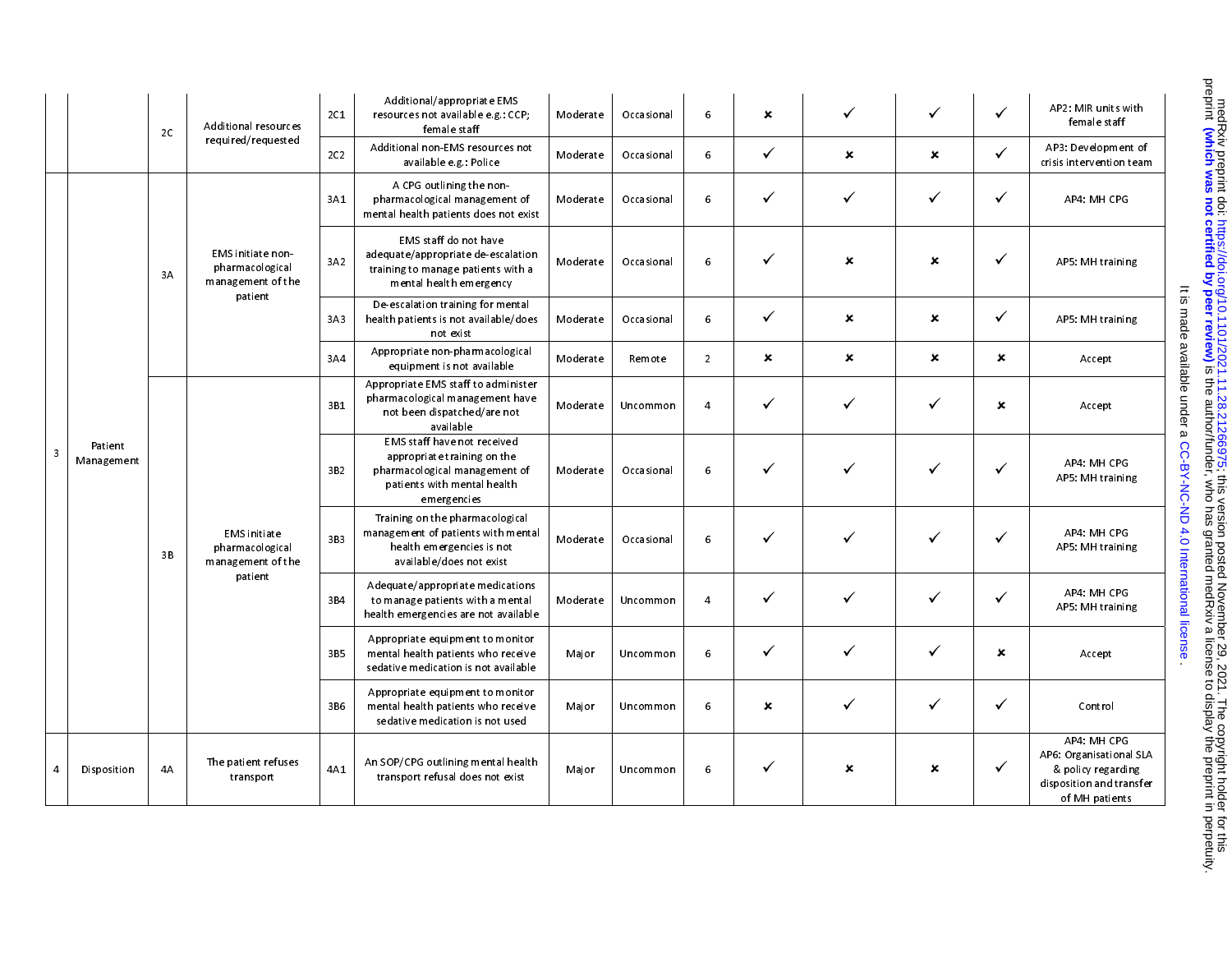|                         | 4B             | The patient's family<br>refuses transport of the<br>patient                | 4B1             | An SOP/CPG outlining mental health<br>transport refusal does not exist                                                              | Major    | Uncommon   | 6              | $\checkmark$   | $\boldsymbol{\mathsf{x}}$ | $\boldsymbol{\mathsf{x}}$ | $\checkmark$              | AP4: MH CPG                                                                                                                                    |
|-------------------------|----------------|----------------------------------------------------------------------------|-----------------|-------------------------------------------------------------------------------------------------------------------------------------|----------|------------|----------------|----------------|---------------------------|---------------------------|---------------------------|------------------------------------------------------------------------------------------------------------------------------------------------|
|                         |                |                                                                            | 4C1             | An adequate/appropriate EMS-<br>receiving facility path way does not<br>exists for mental health emergencies                        | Major    | Occasional | 9              | $\checkmark$   | $\pmb{\times}$            | $\boldsymbol{\mathsf{x}}$ | ✓                         | AP4 MH CPG                                                                                                                                     |
|                         |                |                                                                            | 4C2             | Active patient management is<br>required during transportation but<br>not provided e.g.: ongoing sedation                           | Major    | Uncommon   | 6              | $\checkmark$   | ✓                         | ✓                         | $\checkmark$              | AP4: MH CPG<br>AP7: MH quality and<br>safety audit                                                                                             |
|                         | 4C             | The patient is<br>transported to hospital                                  | 4C <sub>3</sub> | In appropriate/in a dequate EMS staff<br>are available/used to transport the<br>patient                                             | Major    | Uncommon   | 6              | $\checkmark$   | ✓                         | ✓                         | $\checkmark$              | AP2: MIR units with<br>female staff                                                                                                            |
|                         |                |                                                                            | 4C4             | In adequate/in appropriate vehicle<br>resources are available/used to<br>transport the patient                                      | Moderate | Remote     | $\overline{2}$ | $\checkmark$   | $\checkmark$              | $\checkmark$              | $\checkmark$              | AP2: MIR units with<br>female staff                                                                                                            |
|                         |                |                                                                            | <b>4C5</b>      | There is a delay in transport waiting<br>for the appropriate resources                                                              | Moderate | Occasional | 6              | $\checkmark$   | $\checkmark$              | ✓                         | $\boldsymbol{\mathsf{x}}$ | Accept                                                                                                                                         |
|                         |                |                                                                            | 4D1             | The receiving facility has not been<br>notified of a pending mental health<br>emergency admission                                   | Moderate | Uncommon   | $\overline{4}$ | $\pmb{\times}$ | ✓                         | ✓                         | $\checkmark$              | Control                                                                                                                                        |
|                         | 4 <sub>D</sub> | The patient is handed<br>over at hospital                                  | 4D <sub>2</sub> | The patient refuses entry into the<br>hospital                                                                                      | Moderate | Occasional | 6              | $\checkmark$   | $\boldsymbol{\mathsf{x}}$ | $\mathbf x$               | $\boldsymbol{\mathsf{x}}$ | Accept                                                                                                                                         |
|                         |                |                                                                            | 4D3             | The receiving hospital is not<br>adequately/appropriately prepared<br>to receive mental health<br>emergencies from EMS              | Moderate | Occasional | 6              | $\checkmark$   | $\boldsymbol{\mathsf{x}}$ | $\boldsymbol{\mathsf{x}}$ | $\boldsymbol{\mathsf{x}}$ | Accept                                                                                                                                         |
| Patient<br>safety and   | 5A             | Patient care records<br>undergo regularly audit<br>for quality and patient | 5A1             | A mental health audit<br>pathway/criteria does not exist                                                                            | Moderate | Occasional | 6              | $\checkmark$   | $\boldsymbol{\mathsf{x}}$ | $\boldsymbol{\mathsf{x}}$ | $\checkmark$              | AP7: MH quality and<br>safety audit                                                                                                            |
| quality                 |                | safety assessment                                                          | 5A2             | The results of a mental health case<br>audit are not shared with the staff                                                          | Moderate | Occasional | 6              | $\checkmark$   | $\pmb{\times}$            | $\boldsymbol{\mathsf{x}}$ | ✓                         | AP7: MH quality and<br>safety audit                                                                                                            |
|                         |                | The service is prepared                                                    | 6A1             | Organizational SOPs regarding<br>mental health emergencies do not<br>exist                                                          | Major    | Occasional | 9              | $\checkmark$   | $\pmb{\times}$            | $\pmb{\times}$            | ✓                         | AP6: Organisational SLA<br>& policy regarding<br>disposition and transfer<br>of MH patients                                                    |
| General<br>preparedness | 6A             | to stabilise and<br>transport mental health<br>patients                    | 6A2             | An inter-agency partnership SOP with<br>Mental Health Services regarding<br>patients with mental health<br>emergencies do not exist | Major    | Occasional | 9              | $\checkmark$   | $\pmb{\times}$            | $\boldsymbol{\mathsf{x}}$ | $\checkmark$              | AP3: Development of<br>crisis intervention team<br>AP6: Organisational SLA<br>& policy regarding<br>disposition and transfer<br>of MH patients |

. [CC-BY-NC-ND 4.0 International license](http://creativecommons.org/licenses/by-nc-nd/4.0/) It is made available under a

It is made available under a CC-BY-NC-ND 4.0 International license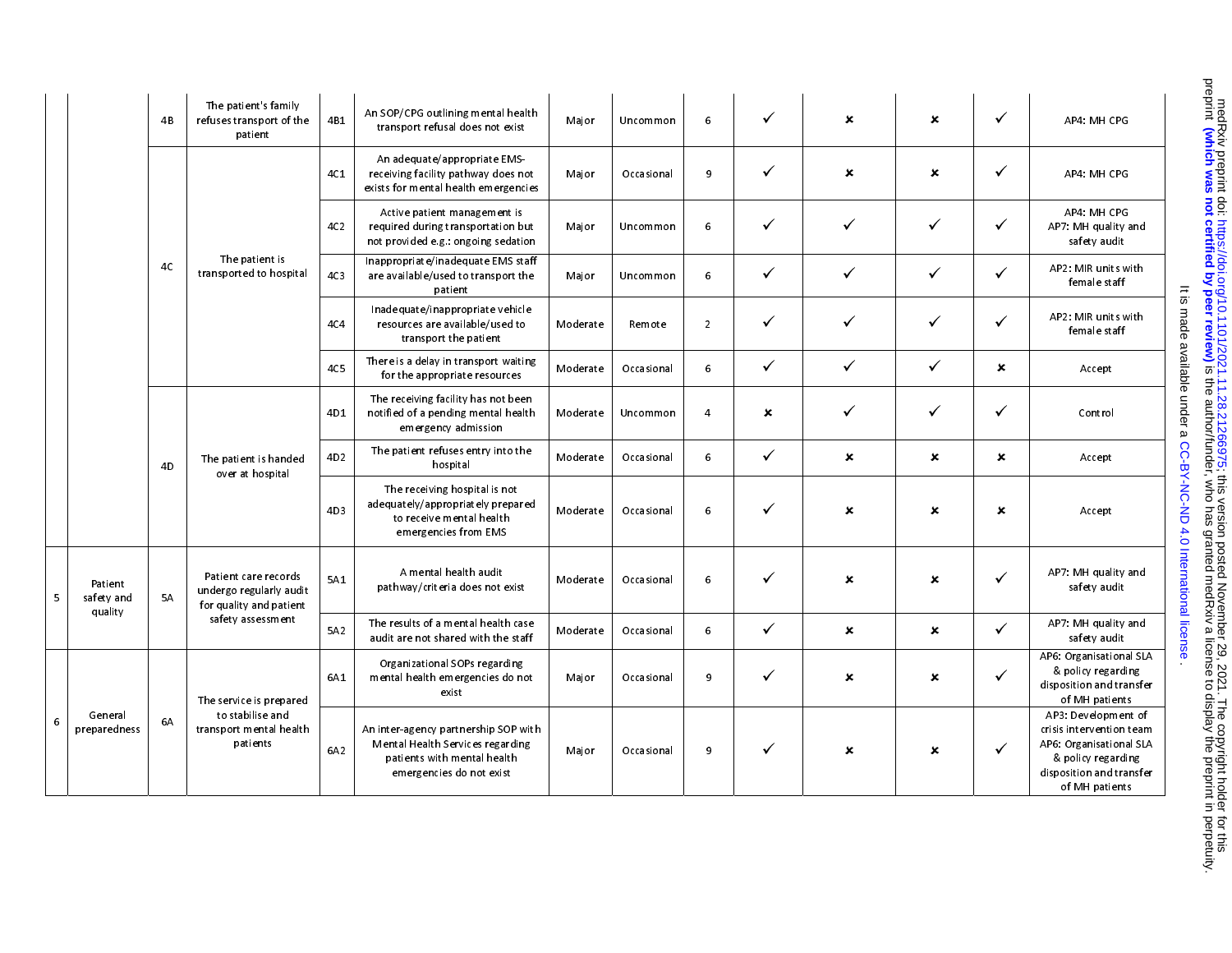|                                                                                                                                                                                                                                | 6A3 | An inter-agency partnership SOP with<br>partner emergency services (i.e.:<br>Police) regarding patients with<br>mental health emergencies do not<br>exist | Major    | Occasional | 9 | $\boldsymbol{\mathsf{x}}$ |  | AP3: Development of<br>crisis intervention team<br>AP6: Organisational SLA<br>& policy regarding<br>disposition and transfer<br>of MH patients                     |
|--------------------------------------------------------------------------------------------------------------------------------------------------------------------------------------------------------------------------------|-----|-----------------------------------------------------------------------------------------------------------------------------------------------------------|----------|------------|---|---------------------------|--|--------------------------------------------------------------------------------------------------------------------------------------------------------------------|
|                                                                                                                                                                                                                                | 6A4 | Inter-agency training on the<br>prehospital treatment and<br>transportation of mental health<br>emergencies does not take<br>place/exist                  | Moderate | Occasional | 6 | $\boldsymbol{\mathsf{x}}$ |  | AP3: Development of<br>crisis intervention team<br>AP5: MH training<br>AP6: Organisational SLA<br>& policy regarding<br>disposition and transfer<br>of MH patients |
|                                                                                                                                                                                                                                | 6A5 | An inter-facility transfer SOP for<br>mental health patients does not exist                                                                               | Major    | Remote     | 3 |                           |  | AP6: Organisational SLA<br>& policy regarding<br>disposition and transfer<br>of MH patients                                                                        |
| AP: Action plan; CCP: Critical care paramedic; CPG: Clinical practice guideline; EMS: Emergency medical service; P25: dispatch protocol number 25; MH: Mental health; MIR: Major Incident Response; SLA: Service level agreeme |     |                                                                                                                                                           |          |            |   |                           |  |                                                                                                                                                                    |

. [CC-BY-NC-ND 4.0 International license](http://creativecommons.org/licenses/by-nc-nd/4.0/) It is made available under a

It is made available under a CC-BY-NC-ND 4.0 International license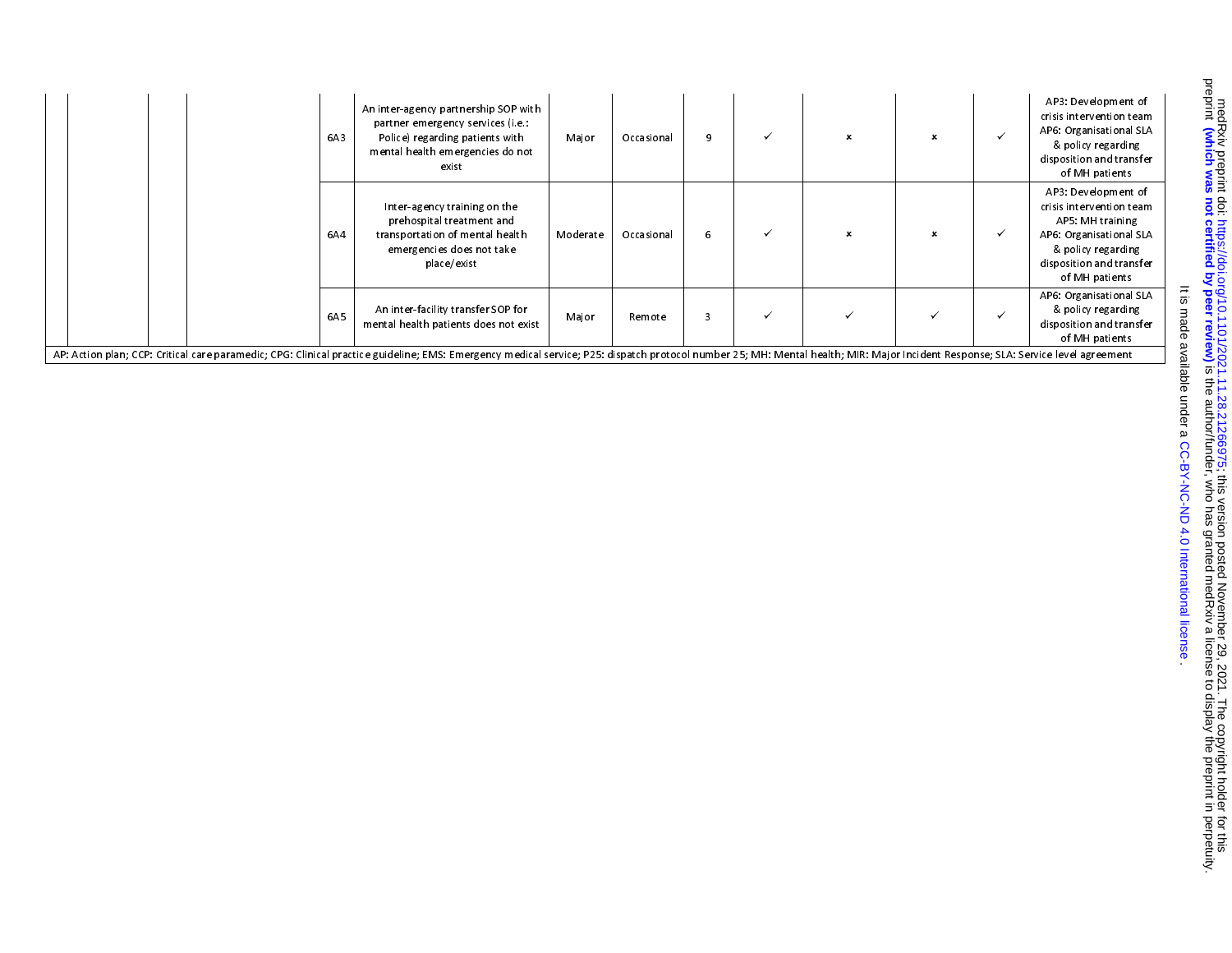It is made available under a [CC-BY-NC-ND 4.0 International license](http://creativecommons.org/licenses/by-nc-nd/4.0/) .

## Action Plan Recommendations

mind. The purposes of these actions were from the outset, intended to serve as a starting point in<br>the development of a mental health emergency care pathway within HMCAS and as such were<br>developed with this understanding. mind. The purposes of these actions were these action, the development of a mental health emergency care pathway within HMCAS and as such were developed with this understanding. Consequently, seven strategic-level action i developed with this understanding. Consequently, seven strategic-level action items were identified<br>based on the results of the analysis. These included the following:<br>• AP (Action plan) 1: Implementation and training of c

- developed with this understanding. Consequently, seven strategic-level action items were examined.<br>
AP (Action plan) 1: Implementation and training of call centre staff on an updated mental<br>
health call taking and dispatch • AP (Action plan) 1: Implementation and training of call c<br>health call taking and dispatch protocol. At the time of wr<br>system used by HMCAS had introduced a focused ment<br>code as part of the latest software update and was • Action and the call taking and dispatch protocol. At the time of writing, the computer aided dispatch<br>system used by HMCAS had introduced a focused mental health call taking and dispatch<br>code as part of the latest software health call taking and dispatch protocol. The time and contract many protocol.<br>System used by HMCAS had introduced a focused mental health call taking and dispatch<br>code as part of the latest software update and was used as
	- system used by HMCAS had introduced a focused mental health call taking and dispatch<br>code as part of the latest software update and was used as the basis for this action plan<br>AP 2: Development and implementation of dedicat AP 2: Development and implementation of dedicated, female staffed, response units. G<br>the high proportion of female patients that made up the mental health emergency co<br>observed in the 24-month study period, the development • AP 2: Development and implementation of the transmit of the mental health emergency cohort<br>observed in the 24-month study period, the development female staffed units available to<br>assist with mental health emergency cases observed in the 24-month study period, the development female staffed units available to<br>assist with mental health emergency cases involving a female patient were prioritised as an<br>action plan.<br>AP 3: Secondary to this, a l assist with mental health emergency cases involving a female patient were prioritised as an<br>action plan.<br>AP 3: Secondary to this, a longer-term goal was to expand these units to encompass a<br>dedicated mental health emergenc
	- action plan.<br>AP 3: Secondary to this, a longer-term goal was to expand these units to encompass a<br>dedicated mental health emergency crisis response team, to assist with cases in the<br>community experiencing an acute episode **AP 3: Secon<br>dedicated n<br>community<br>health histo** • AP 3: Secondary to this, a longer-term goal was to the inpairs interesting to encompare a<br>dedicated mental health emergency crisis response team, to assist with cases in the<br>community experiencing an acute episode and who community experiencing an acute episode and who are known with a significant mental<br>health history. The crisis response team was to be developed in conjunction with the<br>broader hospital-based mental health services to prov community experiences the developed in conjunction with the<br>broader hospital-based mental health services to provide specialist staff and direct access to<br>specialist facilities.<br>AP 4: Development and implementation a dedic health history. The chan teppends team that to be developed in conjunction into the<br>broader hospital-based mental health services to provide specialist staff and direct access to<br>specialist facilities.<br>AP 4: Development an
	- specialist facilities.<br>AP 4: Development and implementation a dedicated mental health emergency clinical<br>practice guideline (CPG), with a clear focus on patient assessment, management, and<br>disposition. As a subset of this F<br>AP 4: Developmer<br>practice guideline<br>disposition. As a su<br>to provide CCPs w • practice guideline (CPG), with a clear focus on patient assessment, management, and<br>disposition. As a subset of this plan, would be the introduction of safe sedation scoring tool<br>to provide CCPs with a guide on when and ho disposition. As a subset of this plan, would be the introduction of safe sedation scoring tool<br>to provide CCPs with a guide on when and how to provide emergency sedation during a<br>community based mental health emergency (Su disposition. As a subset of this plan, is subset on the interaction of the interaction of this plan.<br>to provide CCPs with a guide on when and how to provide emergency sedation during a<br>community based mental health emergen
	- to provide CCPs with a guide on which and how to provide emergency (summarized and 3).<br>AP 5: Development and implementation a continued professional development program<br>focusing on patient assessment and management for men Example 19 and implementation a continued professional developm<br>focusing on patient assessment and management for mental health emerg<br>developed in conjunction with the broader specialist hospital-based mental hea<br>AP 6: Dev • AP 5: Development and implementation a community professional and subsequents of the developed in conjunction with the broader specialist hospital-based mental health services.<br>AP 6: Development of formal service level agr
	- for the broader specialist hospital-based mental health services.<br>AP 6: Development of formal service level agreements and policies with key partner<br>agencies<br>AP 7: Develop and implementation of an activity dashboard to fac •
	- developed in conjunction with the broader specialist hospital-based mental health services.<br>AP 6: Development of formal service level agreements and policies with key partne<br>agencies<br>AP 7: Develop and implementation of an AP 7: Develop and implementation of an activity dashboard to facilitate regular audit of the quality and performance of mental health emergencies serviced by HMCAS. This was in part created out of the data analysis for the agencies<br>AP 7: Dev<br>quality ar<br>created c • quality and performance of mental health emergencies serviced by HMCAS. This was in part<br>created out of the data analysis for the cross-sectional study, again with a strong focus on<br>treated out of the data analysis for the created out of the data analysis for the cross-sectional study, again with a strong focus on created by HMCAS. This was in particular was in particular with a strong focus on  $\frac{1}{2}$ . created out of the data analysis for the cross-sectional study, again with a strong focus on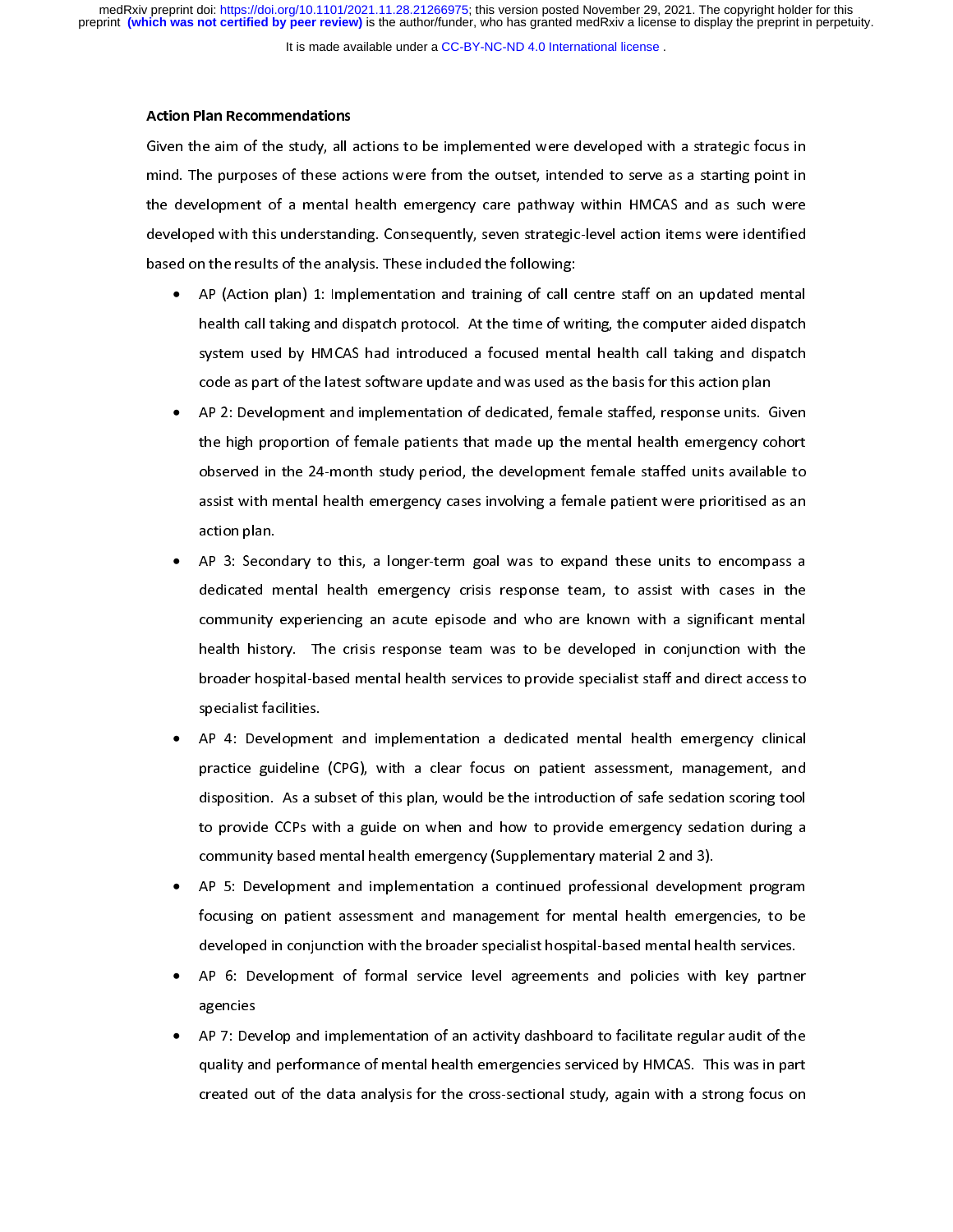medRxiv preprint doi: [https://doi.org/10.1101/2021.11.28.21266975;](https://doi.org/10.1101/2021.11.28.21266975) this version posted November 29, 2021. The copyright holder for this<br>preprint (which was not certified by peer review) is the author/funder, who has grante

It is made available under a [CC-BY-NC-ND 4.0 International license](http://creativecommons.org/licenses/by-nc-nd/4.0/) .

development of a "safe-sedation" clinical bundle quality indicator to be implemented for<br>patient safety monitoring purposes in conjunction with the activity dashboard (Table 4).

| <b>Abbreviated Name</b><br>Safe sedation bundle<br>Patients with a provisional diagnosis of mental health<br><b>Definition</b><br>emergency who received all components of the safe sedation<br>bundle<br>Clinical<br>Category<br>Mental health<br><b>Subcategory</b><br>Clinical Pathway/Service Pathway<br>Clinical > Mental health > Safe sedation bundle<br>Process bundle<br><b>Measure Type</b> |
|-------------------------------------------------------------------------------------------------------------------------------------------------------------------------------------------------------------------------------------------------------------------------------------------------------------------------------------------------------------------------------------------------------|
|                                                                                                                                                                                                                                                                                                                                                                                                       |
|                                                                                                                                                                                                                                                                                                                                                                                                       |
|                                                                                                                                                                                                                                                                                                                                                                                                       |
|                                                                                                                                                                                                                                                                                                                                                                                                       |
|                                                                                                                                                                                                                                                                                                                                                                                                       |
|                                                                                                                                                                                                                                                                                                                                                                                                       |
|                                                                                                                                                                                                                                                                                                                                                                                                       |
|                                                                                                                                                                                                                                                                                                                                                                                                       |
| Adult patients<br><b>Target Population</b><br>Medical patients                                                                                                                                                                                                                                                                                                                                        |
| Clinician<br>Shift.<br><b>Unit of Analysis</b><br>Base<br>Service                                                                                                                                                                                                                                                                                                                                     |
| Total number of patients with a provisional diagnosis of mental<br>health emergency who received all components of the safe<br>sedation bundle:<br>Continuous 4 lead ECG monitoring<br><b>Numerator Statement</b><br>$\sim$<br>Continuous SpO2 monitoring<br>Continuous EtCO2 monitoring<br>Continuous BP monitoring                                                                                  |
| Total number of patients with a provisional diagnosis of mental<br><b>Denominator Statement</b><br>health emergency who were administered sedative medication                                                                                                                                                                                                                                         |
| Primary (Community) calls<br>Case Mix/Risk Adjustment<br>Gender                                                                                                                                                                                                                                                                                                                                       |
| Paediatric patients<br><b>Exclusion Criteria</b><br>Insufficient reporting data<br>Inter-facility transfer cases                                                                                                                                                                                                                                                                                      |
| <b>Measure Calculation</b><br>Numerator/Denominator X 100 = $%$                                                                                                                                                                                                                                                                                                                                       |
| <b>Numerical Reporting Format</b><br>Percentage (%)                                                                                                                                                                                                                                                                                                                                                   |
| Run chart (min 10 data points)<br><b>Graphical Reporting Format</b><br>SPC chart (min 20 data points)                                                                                                                                                                                                                                                                                                 |
| % Patients with a provisional diagnosis of mental health<br><b>Reported Indicator</b><br>emergency who received all components of the safe sedation<br>bundle                                                                                                                                                                                                                                         |
| Patient Report Form<br>Data Source                                                                                                                                                                                                                                                                                                                                                                    |
| Monthly<br>Quarterly<br><b>Suggested Reporting Period</b><br>Annually                                                                                                                                                                                                                                                                                                                                 |
| <b>Recommended Review Period</b><br>Three years                                                                                                                                                                                                                                                                                                                                                       |

Table 4: Safe sedation quality indicator data components Table 4: Safe sedation quality indicator data components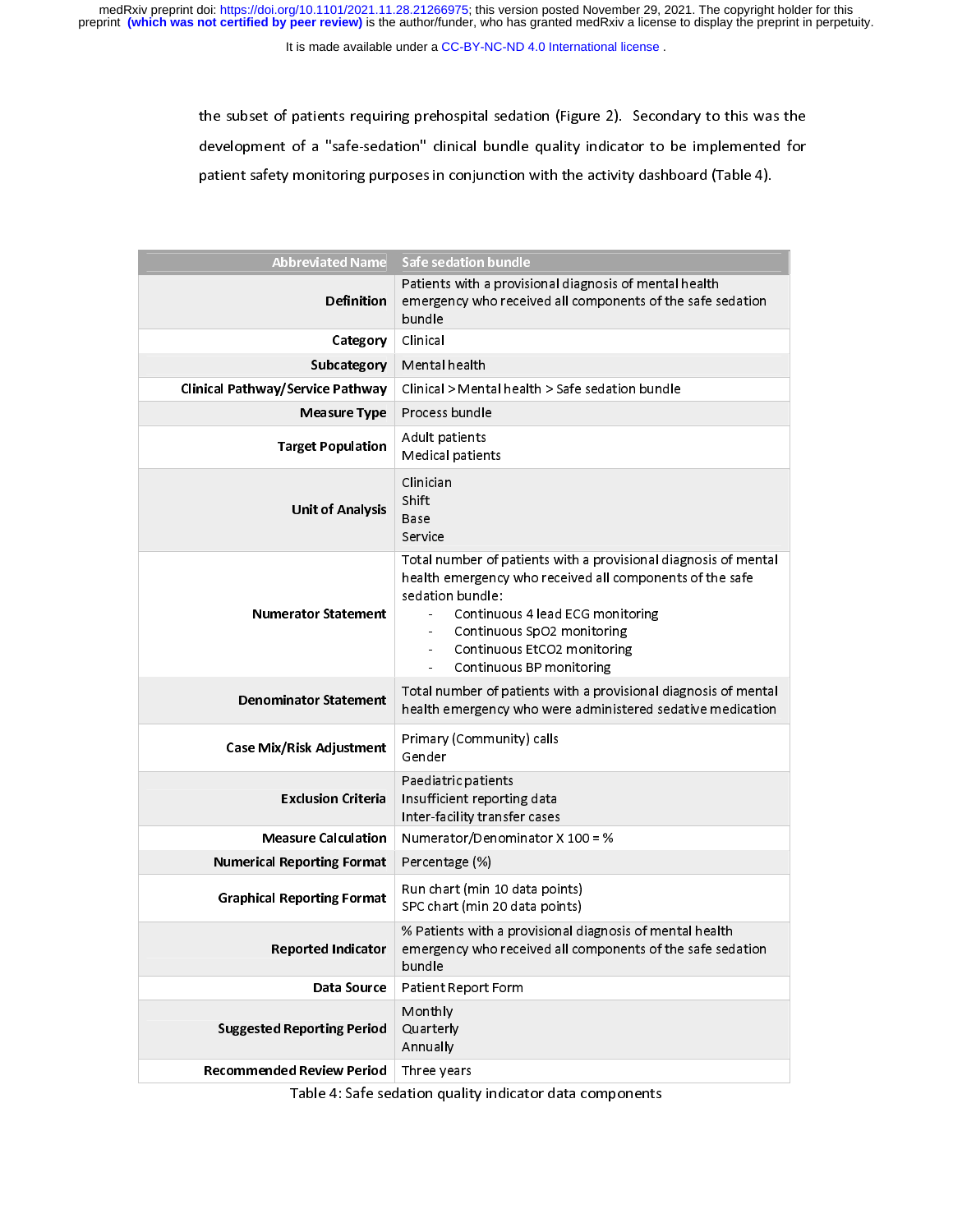It is made available under a [CC-BY-NC-ND 4.0 International license](http://creativecommons.org/licenses/by-nc-nd/4.0/) .

## **DISCUSSION**

 $\overline{a}$  $\begin{bmatrix} 1 \\ 2 \end{bmatrix}$ ד<br>|}<br>|} The utilisation of EMS for community based mental health emergencies in this study was significant, yet similar to that observed in the albeit limited literature (13). The transportation rate in the participating service, case types of AMI or acute stroke. Despite this, there was unequal operational focus and clinical<br>guidance for mental health emergencies when compared to these traditional case types. Care<br>pathways into the broader health participation of the study case types of AMI or acute stroke. Despite this, there was unequal operational focus and clinical guidance for mental health emergencies when compared to these traditional case types. Care pathwa guidance for mental health emergencies when compared to these traditional case types. Care<br>pathways into the broader health system in the local setting are well established, and equally<br>common place the world over for AMI pathways into the broader health system in the local setting are well established, and equally<br>common place the world over for AMI and stroke. Similarly, treatment practice guidelines are<br>equally well established for each pathways into the broader health system in the local setting are well common place the world over for AMI and stroke. Similarly, treatment practice guidelines are equally well established for each of these case types, yet comally well established for each of these case types, yet despite evidence of greater activity, these<br>processes are less well developed for mental health emergencies.<br>We, similarly, identified a high proportion of both fe

extending processes are less well developed for mental health emergencies.<br>We, similarly, identified a high proportion of both female and younger patients transported for a<br>mental health emergency, again echoing that seen processes are less well as the mental mental analysis well.<br>We, similarly, identified a high proportion of both female and y<br>mental health emergency, again echoing that seen in the literat<br>potential challenge for EMS servi \<br>|<br>|} Mental health emergency, again echoing that seen in the literature (4-7). This presents a unique<br>potential challenge for EMS service delivery, given the importance of communication with this<br>patient group, and the role of mental challenge for EMS service delivery, given the importance of communication with this patient group, and the role of the attending clinician in facilitating patient transportation through appropriate communication as patient group, and the role of the attending clinician in facilitating patient transportation through<br>appropriate communication as a first line approach. Consequently, the role and impact of<br>appropriate staffing is further patient group, and the role of the attending clinician in tending patient transportant in eagle<br>appropriate communication as a first line approach. Consequently, the role and impact of<br>appropriate staffing is further empha appropriate staffing is further emphasised when considering the utilisation of EMS for this patient<br>group primarily from a communications perspective.<br>The most significant threat to patient safety, however, was the notable

approprimate stating is further emphasised when considering the university of this patint<br>group primatily from a communications perspective.<br>The most significant threat to patient safety, however, was the notable proportio group is a communication of the most significant threat to patient safety, howeviec<br>interactive prehospital administered sedation. Furth<br>potentially inappropriate agents, the use of multiple ד<br>1<br>} The most significant most significant safetion. Further to this, utilisation of a variety of agents, potentially inappropriate agents, the use of multiple types in a single patient, and the administration of repeat doses a potentially inappropriate agents, the use of multiple types in a single patient, and the administration of repeat doses all significantly increase the potential for an adverse drug event. In the event of a<br>patient experiencing an acute episode, there is the additional physical threat to patient and<br>practitioner safety in the patient experiencing an acute episode, there is the additional physical threat to patient and practitioner safety in the administration of a sedative, if conducted by ill prepared or poorly trained

In attempt to develop a care pathway focused on mental health emergencies, several significant,<br>strategic-level hazards/failure points were identified amongst the conventional core processes In attemp<br>strategic-le<br>within EM ו<br>י<br>ו In attrategic-level hazards/failure points were identified amongst the conventional core processes<br>Within EMS, including call taking, patient assessment, management and disposition. Consequently,<br>the focus for improvement strategic for a matrix, failure points were interested among the conventional core processes<br>within EMS, including call taking, patient assessment, management and disposition. Consequently,<br>the focus for improvement was on the focus for improvement was on conventional subprocesses within each of these that exist for the the focus for improvement was on conventional subprocesses with  $\alpha$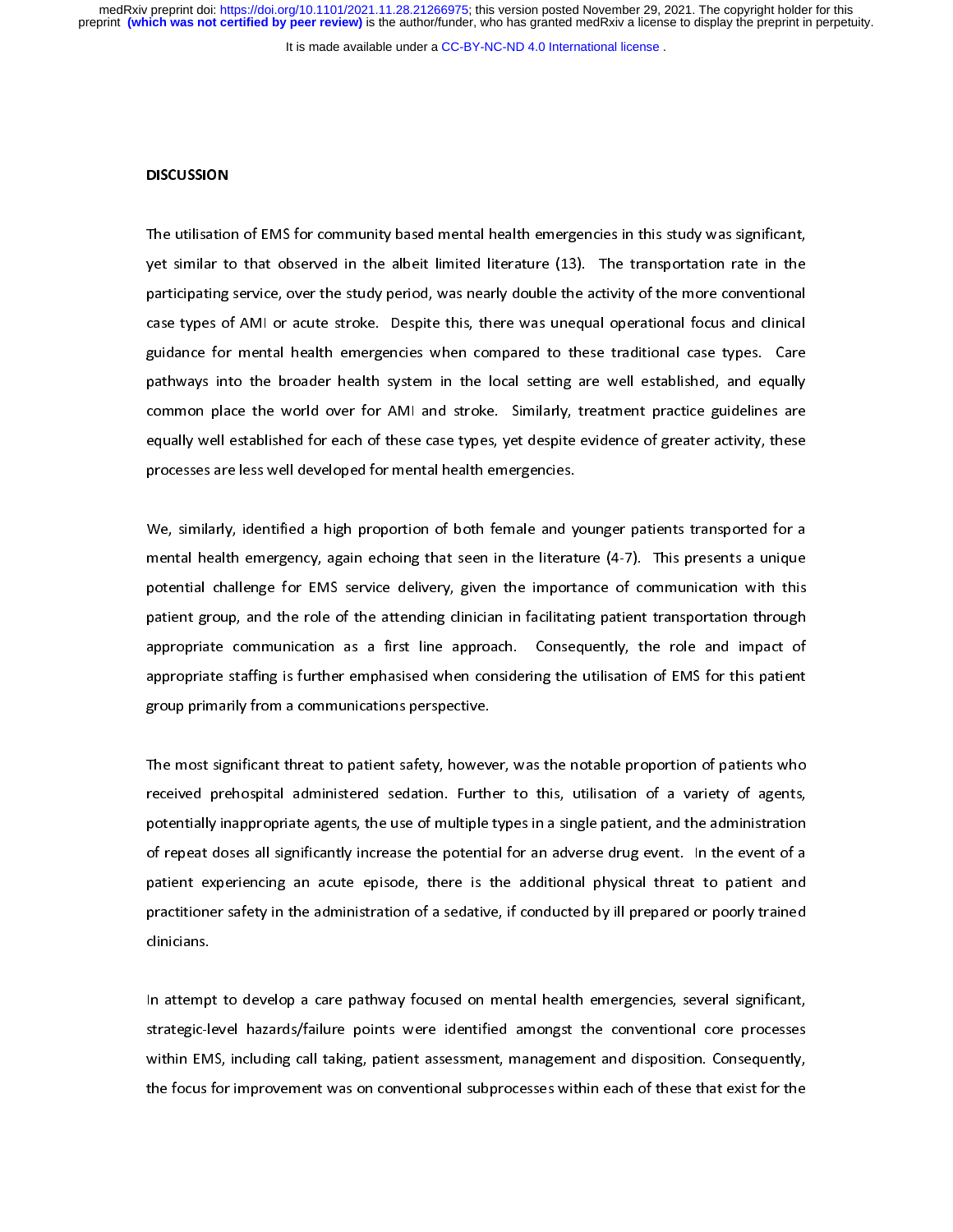It is made available under a [CC-BY-NC-ND 4.0 International license](http://creativecommons.org/licenses/by-nc-nd/4.0/) .

more conventional mental health emergency cases by the vendor of the computer aided dispatch program used by HMCAS. This represented the perfect opportunity to bring meaningful change towards improving the call taking proc been dor of the computer aided dispatch program used by HMCAS. This represented the perfect<br>opportunity to bring meaningful change towards improving the call taking process within the service<br>and as such was incorporated a opportunity to bring meaningful change towards improving the call taking process within the service<br>and as such was incorporated as a key action item, and one that could be relatively easy<br>incorporated into the service. Th and as such was incorporated as a key action item, and one that could be relatively easy<br>incorporated into the service. The largest deficit in the service, however, was regarding the lack of<br>clear clinical guidance towards incorporated into the service. The largest deficit in the service, however, was regarding the lack of clear clinical guidance towards the evaluation and management of mental health emergencies.<br>Anecdotal feedback from fron incorporated into the service the singlest definition and management of mental health emergencies.<br>Anecdotal feedback from frontline crew highlighted the importance of the ability to identify those<br>patients who presented a Anecdotal feedback from frontline crew highlighted the importance of the ability to identify those<br>patients who presented as a threat both to themselves as well as the EMS crew, as the greatest<br>priority, followed by the ab patients who presented as a threat both to themselves as well as the EMS crew, as the greatest<br>priority, followed by the ability to deescalate such situations, and as a last resort, guidance on when<br>and how to safely provi priority, followed by the ability to deescalate such situations, and as a last resort, guidance on when<br>and how to safely provide chemical restraint for these patients in the form of sedation. Of interest<br>to note, an under priority, considering the ability of determine such situations, and as a latter corry, guidance on minimizion<br>and how to safely provide chemical restraint for these patients in the form of sedation. Of interest<br>to note, an and to note, an underlying theme in feedback from frontline crew, that was echoed in the cross-sectional<br>study, was the ability to address and the manage the situation when female patients presented with<br>a mental health em tudy, was the ability to address and the manage the situation when female patients presented with<br>a mental health emergency, given the perceived high proportion of these patients that were<br>encountered by staff. Consequentl study, was the ability to address and the manage the ability then many patches that were<br>a mental health emergency, given the perceived high proportion of these patients that were<br>encountered by staff. Consequently, all of a mental health emergency, given the perceived high proportion of mini-dependence in the development of a<br>focused mental health emergency CPG, in the development of a continued professional<br>development program that would b focused mental health emergency CPG, in the development of a continued professional<br>development program that would be provided to all staff into the future, and on the creation of<br>specialised female staffed response units development program that would be provided to all staff into the future, and on the creation of<br>specialised female staffed response units for use in mental health emergencies.<br>Lastly, amongst the panel in particular, the i

specialised female staffed response units for use in mental health emergencies.<br>Lastly, amongst the panel in particular, the importance of quality, safety, and allied service<br>cooperation were highlighted as important ancil Example female states female in the state for the importance of quality, safety<br>Lastly, amongst the panel in particular, the importance of quality, safety<br>cooperation were highlighted as important ancillary components of a |<br>|<br>|<br>| Lastly, antenger the panel in particular, the imperiume of quality, safety, and allied service<br>cooperation were highlighted as important ancillary components of a mental health care pathway, if<br>it were to be considered tru it were to be considered truly comprehensive. While these formed the lesser part of the<br>process/subprocess identification and action item development, they nonetheless have an<br>important role to play in ensuring appropriate process/subprocess identification and action item development, they nonetheless have an<br>important role to play in ensuring appropriate governance towards a successful service offering for<br>mental health patients by EMS. Tow process/subprocess identification and action item development, and item trending in<br>important role to play in ensuring appropriate governance towards a successful service offering for<br>mental health patients by EMS. Towards important role to play in entering appropriate governance to them a service toward commental health cPG was perceived to be an important first step towards improving the quality and safety of care of mental health emergenc CPG was perceived to be an important first step towards improving the quality and safety of care of<br>mental health emergencies. Secondary to this were the development of an activity monitoring<br>dashboard and "safe-sedation" EPG was perceived to be an important interespercime improving the quality and care mental health emergencies. Secondary to this were the development of an activity monitoring dashboard and "safe-sedation" clinical quality dashboard and "safe-sedation" clinical quality bundle to monitor and guide the pathway<br>development and improvement initiatives into the future.<br>CONCLUSION development and improvement initiatives into the future.<br>CONCLUSION development and improvement initiatives into the future.<br> **CONCLUSION**<br>
The burden of mental health emergencies on the provision of prehospital emergency medical care is

# **CONCLUSION**

 $\frac{1}{2}$  $\frac{1}{2}$ significant, with the likely potential to increase into the future. Despite this, there was unequal significant, with the likely potential to increase into the future. Despite this, there was unequality the future. Despite this, there was unequality to increase in the future. Despite this, there was under the future of t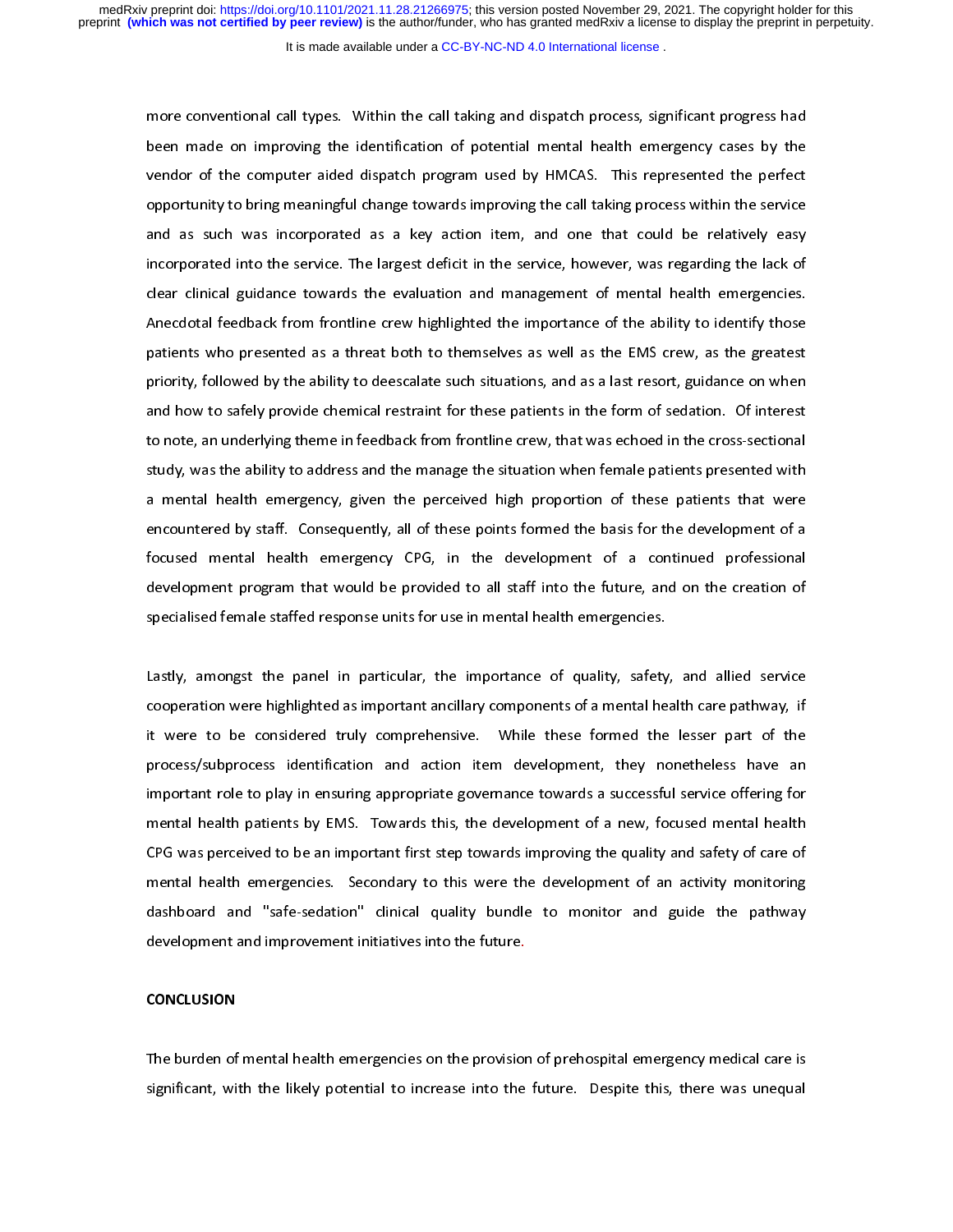It is made available under a [CC-BY-NC-ND 4.0 International license](http://creativecommons.org/licenses/by-nc-nd/4.0/) .

focus on the development of care pathways and clinical guidance for this patient cohort compared<br>with the more "traditional" case types serviced by EMS, such as MI and Stroke. Consequently, we<br>mapped out a generic process mapped out a generic process for the service of a prehospital mental health emergency. Several<br>potential points of failure and hazards were identified within this process. To counter these, we<br>identified several strategicmapped out a generic process for the service of a process for the service of a process. To counter these, we<br>identified several strategic-level action plans in order to mitigate these hazards and improve the<br>delivery of ca identified several strategic-level action plans in order to mitigate these hazards and improve the delivery of care for these patients in the community. delivery of care for these patients in the community.<br>DECLARATIONS

# $\overline{a}$ DECLARATIONS

- delivery of care for these patients in the community.<br>DECLARATIONS<br>• Funding: No funding was sought or awarded
	-
	- Funding: No funding was sought or awarded for this study<br>• Conflicts of interest/Competing interests: Nil<br>• Availability of data and material: Data can be made avai<br>the corresponding author<br>• Code availability: N/A • Conflicts of interest/Competing interests: Nil<br>• Availability of data and material: Data can b<br>• the corresponding author<br>• Code availability: N/A<br>• Ethics approval: Ethical approval to conduct t
	-
	- Availability of data and material: Data can be made available upon reasonable request to<br>the corresponding author<br>• Code availability: N/A<br>• Ethics approval: Ethical approval to conduct the study was granted by the Medic **Code availability**: N/A<br>**Ethics approval**: Ethical ap<br>Centre of the Hamad Me<br>and processes were cond • Code availability: N/A<br>• Ethics approval: Ethica<br>Centre of the Hamad<br>and processes were co<br>and the guidelines and • Ethics approval: Ethical approval to conduct the study was granted by the Medical Research<br>Centre of the Hamad Medical Corporation, Qatar (MRC-01-20-662). All study procedures<br>and processes were conducted in accordance w and processes were conducted in accordance with that described in the ethics application<br>and the guidelines and regulations outlined by the local medical research council.
	- collected and analysed the data; all authors contributed equally towards the final draft of<br>the manuscript Author contributions: IH, NC, LAS, RO conceptualised the study aim and objectives; IH • Author contributions: IH, NC, LAS, RO conceptualised the study aim and objectives; IH<br>collected and analysed the data; all authors contributed equally towards the final draft of<br>the manuscript<br>JRE LEGEND collected and analysed the data; all authors contributed equally towards the final draft of<br>the manuscript<br>Figure 1: HFMEA decision tree

# FIGURE LEGEND

- the manuscript<br>**LEGEND**<br>Figure 1: HFME*l*<br>Figure 2: Activit<sup>,</sup> •
- •
- Figure 2: Activity dashboard<br>Figure 3: Process/Sub-process<br>NCES Figure 3: Process/Sub-proces<br>Rigure 3: Process/Sub-proces<br>NCES •

## **REFERENCES**

1 - Steel Z, Marnane C, Iranpour C, Chey T, Jackson JW, Patel V, Silove D. The global prevalence of common mental disorders: a systematic review and meta-analysis 1980–2013. Int J Epidemiol.<br>2014;43(2). doi:10.1093/ije/dyu038. PMID:24648481 common mental distributor a systematic review and meta-analysis 1980–2014;43(2), doi:10.1093/ije/dyu038. PMID:24648481 2014;43(2). doi:10.1093/ije/dyu038. PMID:24648481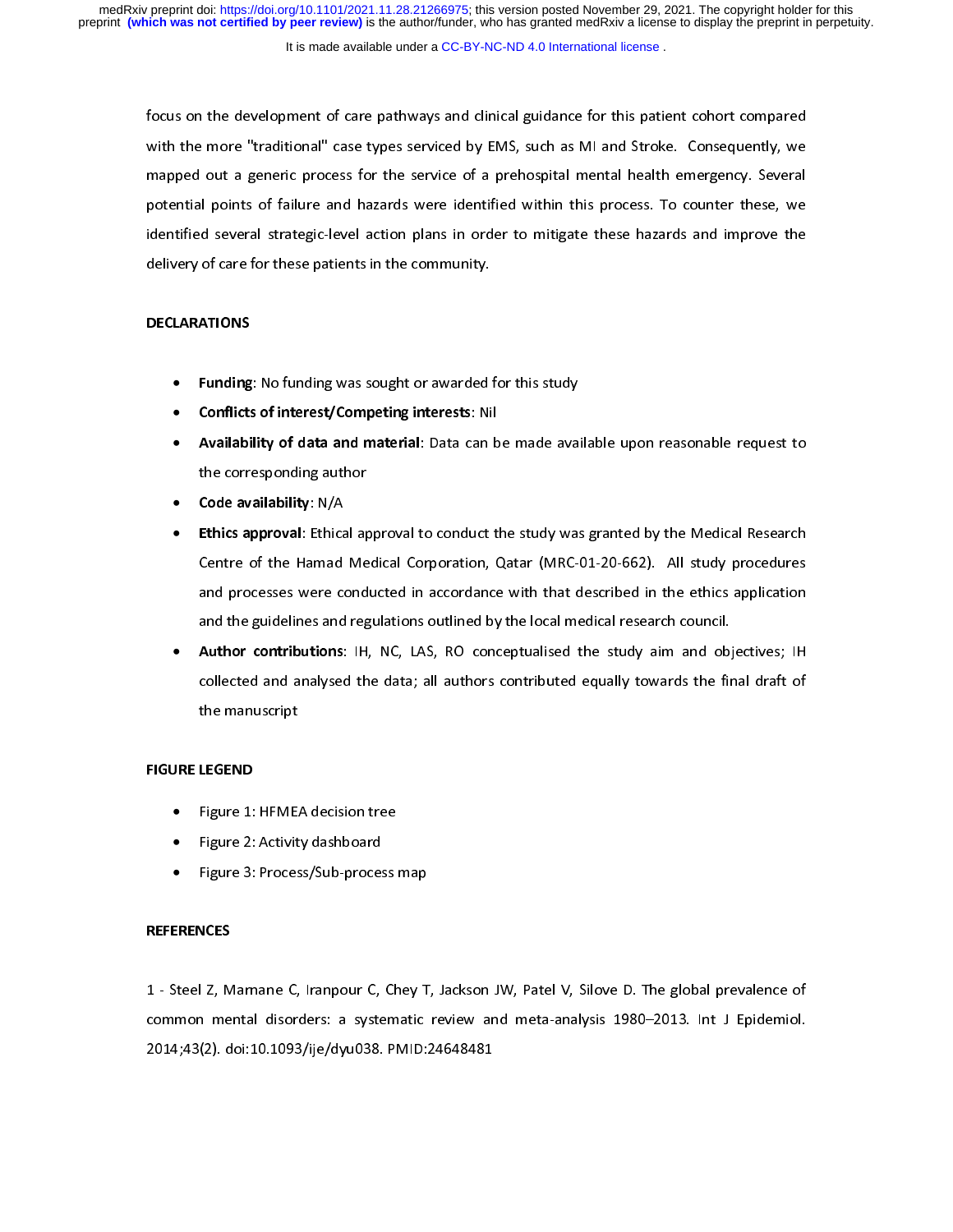It is made available under a [CC-BY-NC-ND 4.0 International license](http://creativecommons.org/licenses/by-nc-nd/4.0/) .

2 - World Health Organization; 2013. Available at:<br>2013. Available at:<br>2013–2013–2013–2020. Https://www.who.int/mental\_health/publications/action\_plan/en/<br>2014–2014:370(6):498–501. doi:10.1056/NEJMp1315214. PMID:24428425

https://www.who.int/mental\_health/publications/action\_plan/en/<br>3 - Patel V, Saxena S. Transforming lives, enhancing communities—innovations in global mental<br>health. N Engl J Med. 2014;370(6):498–501. doi:10.1056/NEJMp13152 https://www.who.int/mental\_health/publications/action\_plan/en/<br>3 - Patel V, Saxena S. Transforming lives, enhancing communities—innovations in global mental<br>health. N Engl J Med. 2014;370(6):498–501. doi:10.1056/NEJMp13152

3 - Patel V, Saxem Community Community Selection, Nealth. Nenglist Med. 2014;370(6):498–501. doi:10.1056/NEJMp1315214. PMID:24428425<br>3 - Memon A, Taylor K, Mohebati LM, *et al.* Perceived barriers to accessing mental healt 4 - Memon A, Taylor K, Mohebati LM, *et al.* Perceived barriers to accessing mental healt<br>among black and minority ethnic (BME) communities: a qualitative study in Southeast Eng<br>Open 2016;6:e012337. doi: 10.1136/bmjopen-20 4 - Memonix, Taylor K, Mohebati LM, et al. Perceived barners to accessing mental health services<br>among black and minority ethnic (BME) communities: a qualitative study in Southeast England. *BMJ*<br>Open 2016;6:e012337. doi:

among black and minority ethnic (BME) communities: a qualitative study in Southeast England. BMB<br>Open 2016;6:e012337. doi: 10.1136/bmjopen-2016-012337<br>5 - Rodríguez M, Valentine JM, Son JB, Muhammad M. Intimate Partner Vio Open 2016,0:e012337. doi: 10.1136/bmjopen-2016-012337<br>5 - Rodríguez M, Valentine JM, Son JB, Muhammad M. Int<br>Mental Health Care for Ethnically Diverse Populations of<br>2009;10(4):358-374. doi:10.1177/1524838009339756 Son Health Care for Ethnically Diverse Populations of Women. Trauma, Violence, & Abuse.<br>2009;10(4):358-374. doi:10.1177/1524838009339756<br>6 - Sakai C, Mackie Tl, Shetgiri R, Franzen S, Partap A, Flores G, Leslie LK. Mental

Mental Health Care for Ethnically Ethnical Computers of Mental Health, Care for Mental<br>2009;10(4):358-374. doi:10.1177/1524838009339756<br>6 – Sakai C, Mackie TI, Shetgiri R, Franzen S, Partap A, Flores G, Leslie LK. Mental H 2009;20(1):258-374. amintaria, processes of the Sakai C, Mackie TI, Shetgiri R, Franzen S, Partap A,<br>Barriers to Accessing Mental Health Services in Youth<br>Volume 14, Issue 6, 2014, Pages 565-573 Barriers to Accessing Mental Health Services in Youth Aging out of Foster Care, Academic Pediatrics,<br>
Volume 14, Issue 6, 2014, Pages 565-573<br>
7 - Currin, JM, Hubach, RD, Crethar, HC. *et al.* Barriers to Accessing Mental

Barriers to Accessing Mental Health Services in Youth Singley 2014 11:2014 19, 1000000000000000000000000000000<br>T - Currin, JM, Hubach, RD, Crethar, HC. *et al.* Barriers to Accessing Mental Healthcare for Gay and<br>Bisexual Volume 14, Issue 6, 2014, Pages 565-573 7 - Currin, JM, Hubach, RD, Crethar, HC. et al. Barriers to Accessing Mental Healthcare for Gay and<br>Bisexual Men Living in Oklahoma. Sex Res Soc Policy 15, 483–496 (2018).<br>https://doi.org/10.1007/s13178-018-0321-5<br>8 - Know

Bisexual Men Living in Oklahoma. Sex Res Soc Policy 13, 483–496 (2018).<br>https://doi.org/10.1007/s13178-018-0321-5<br>8 - Knowlton AR, Weir R, Fields J, Cochran G, McWilliams J, Wissow L, Lawner BJ. Pediatric use of<br>emergency  $\sim$  8 - Knowlton AR, Weir R, Fields J, Cochran<br>emergency medical services: the role of chro<br>Emerg Care. 2016;20(3):362–8. doi:10.3109/ emergency medical services: the role of chronic illnesses and behavioural health problems. Prehosp<br>Emerg Care. 2016;20(3):362–8. doi:10.3109/10903127.2015.1115928. PMID:27142996<br>9 - Larkin GL, Claassen CA, Pelletier AJ, Ca

Emerg Care. 2016;20(3):362–8. doi:10.3109/10903127.2015.1115928. PMID:27142996<br>9 - Larkin GL, Claassen CA, Pelletier AJ, Camargo CA. National study of ambulance transports to<br>United States emergency departments: importance Emerg Care. 2016;20(3):362–8. doi:10.3109/10903127.2015.1115928. PMID:27142996<br>9 - Larkin GL, Claassen CA, Pelletier AJ, Camargo CA. National study of ambulance transports to<br>United States emergency departments: importance 9 - Larkin CL, Clarettin City Clarettin (a), Claiming Collam Charlettin, Collam Champerts Campus United States emergency departments: importance of mental health problems. Prehosp Disaster Med. 2006;21(2):82–90. doi:10.101

Med. 2006;21(2):82–90. doi:10.1017/S1049023X0000340X. PMID:16770997<br>10 - Lowthian JA, Cameron PA, Stoelwinder JU, Curtis A, Currell A, Cooke MW, McNeil JJ. Increasing<br>utilisation of emergency ambulances. Aust Health Rev. 2 Med. 2006)<br>10 - Lowthian JA, Cameron PA, Stoelwinder JU, Curtis A, Currell A, Cooke M<br>10.11.21367333<br>PMID:21367333 11 - utilisation of emergency ambulances. Aust Health Rev. 2011;35(1):63–9. doi:10.1071/AH09866.<br>11 - Ross L, Jennings PA, Smith K, Williams B. Paramedic attendance to older patients in Australia,<br>11 - Ross L, Jennings PA,

untilisation of emergency ambulances that Health Rev. 2022/24/222 of ambulances. Application<br>PMID:21367333<br>11 - Ross L, Jennings PA, Smith K, Williams B. Paramedic attendance to older patients in Australia,<br>and the prevale 11 - Ross L, Jenr<br>and the prevaler<br>doi:10.1080/109 11 11 - Ross L, Jennings Pa, Jennings Parameter Protection attendance to entire patients in Australia,<br>and the prevalence and implications of psychosocial issues. Prehosp Emerg Care. 2017;21(1):32–8.<br>doi:10.1080/10903127.2 and the prevalence and implications of psychosocial issues. Prehosp Emerg Care. 2017;21(1):32–8. doi:10.1080/10903127.2016.1204037. PMID:27439109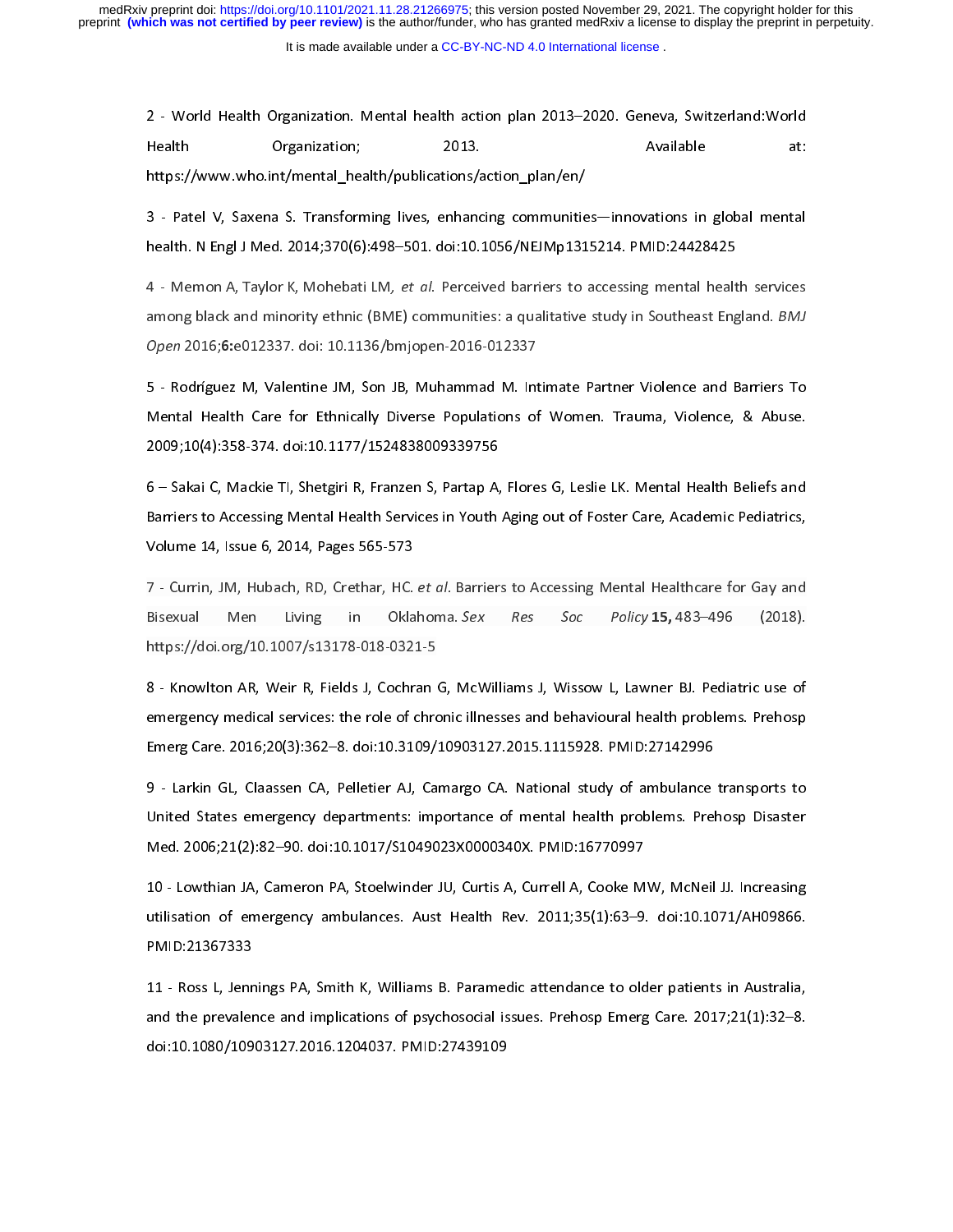medRxiv preprint doi: [https://doi.org/10.1101/2021.11.28.21266975;](https://doi.org/10.1101/2021.11.28.21266975) this version posted November 29, 2021. The copyright holder for this<br>preprint (which was not certified by peer review) is the author/funder, who has grante

It is made available under a [CC-BY-NC-ND 4.0 International license](http://creativecommons.org/licenses/by-nc-nd/4.0/) .

12 - DeRosier J, Stalhandske E, Bagian JP, et al. Using health care failure mode and effect analysis:<br>The VA National Center for patient safety's prospective risk analysis system. Jt Comm J Qual Improv.<br>2002;28: 248–267. The VA National Center for patient safety's prospective risk analysis system. Jt Comm J Qual Improv.<br>2002;28: 248–267.<br>. 2002;<br>28: 248–267. 248–267. 248–267. 248–267. 248–267. 248–267. 248–267. 248–267. 248–267. 248–267. 248–267. 248–26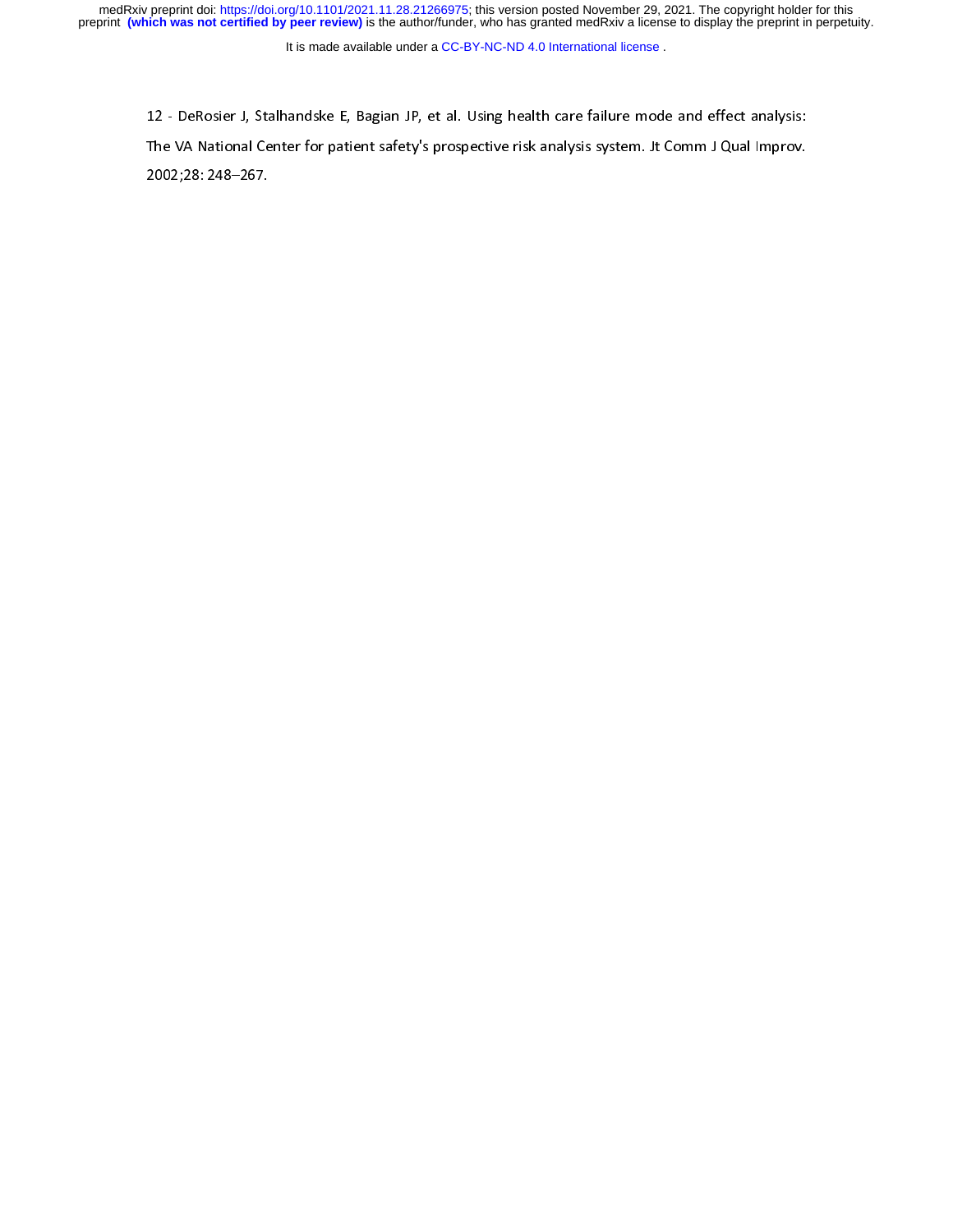# **HFMEA Decision Tree**

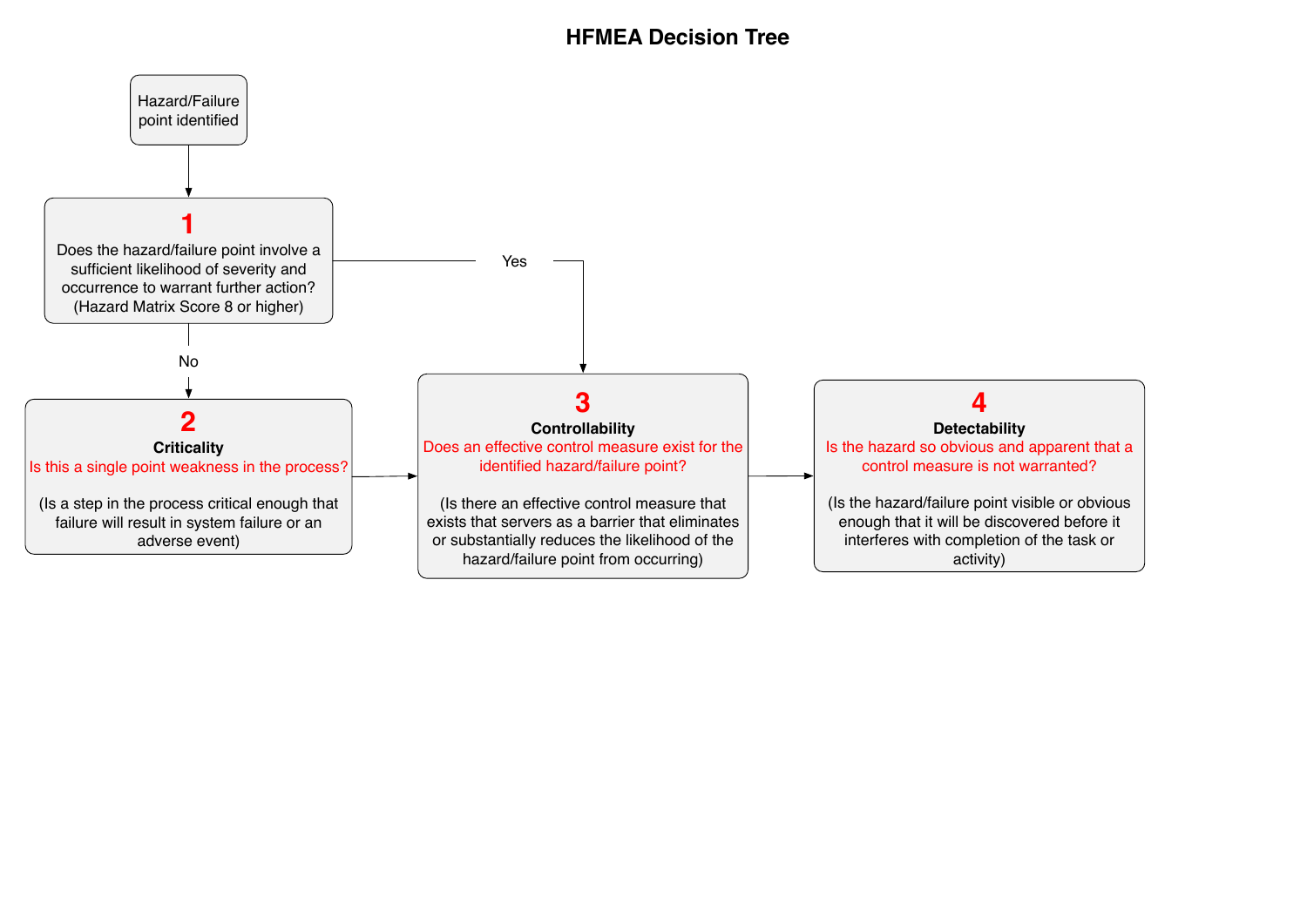# Figure 2: Dashboard